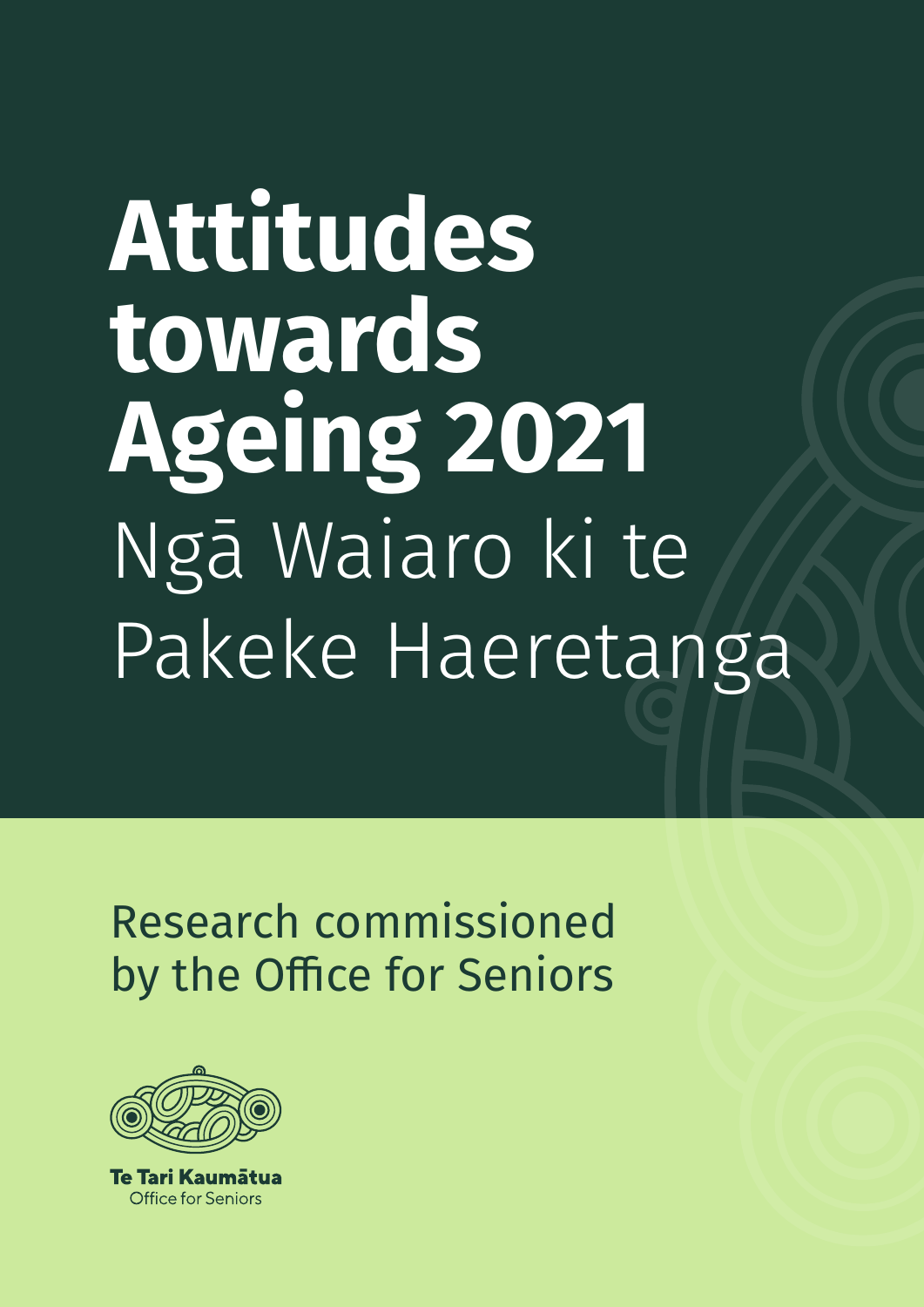#### **Acknowledgements**

The Office for Seniors would like to acknowledge all those involved in the development of this report; in particular, the survey participants and Nielsen IQ, who conducted the research.

#### **Author**

The Office for Seniors

#### **Copyright**

This work is licensed under the Creative Commons Attribution 3.0 New Zealand licence.

In essence, you are free to copy, distribute and adapt the work, as long as you attribute the work to the Crown and abide by the other licence terms.

To view a copy of this licence, visit **https://creativecommons.org/licenses/by/3.0/nz**

Please note that no departmental or governmental emblem, logo or Coat of Arms may be used in any way which infringes any provision of the Flags, Emblems, and Names Protection Act 1981. Attribution to the Crown should be in written form and not by reproduction of any such emblem, logo or Coat of Arms.

Published May 2022 Office for Seniors PO Box 1556 Wellington 6140 New Zealand

Telephone: +64 4 916 3300 Email: ofs@msd.govt.nz Web: **www.officeforseniors.govt.nz**

ISBN: 978-1-99-002396-5 (print) ISBN: 978-1-99-002397-2 (web)

#### **Disclaimer**

The views, opinions, findings, and conclusions expressed in this report are made by the Office for Seniors. While the Office for Seniors has made every effort to ensure that the information in this report is reliable, it takes no responsibility for any errors or omissions in the information contained in this report. The report is presented with a view to inform and stimulate wider debate.

This document has not been externally peer reviewed.

The document is available at: **[officeforseniors.govt.nz](http://officeforseniors.govt.nz)**

Any queries regarding this report should be directed to the Office for Seniors at the following address: **ofs@msd.govt.nz**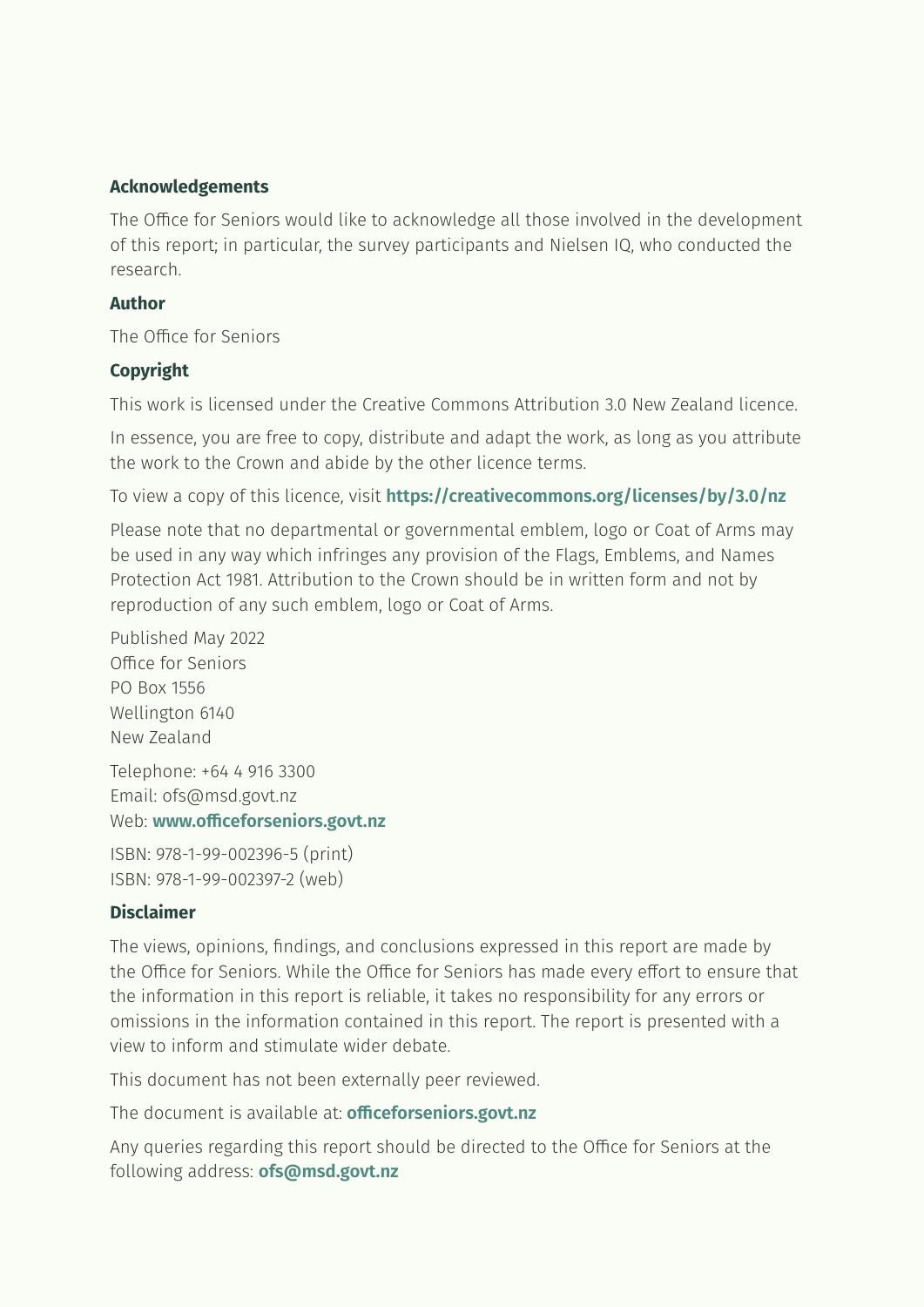### Contents Ngā Kōrero o Roto

| <b>Introduction</b>                                                                             |              |
|-------------------------------------------------------------------------------------------------|--------------|
| He kupu arataki                                                                                 | $\mathbf{2}$ |
| <b>Executive summary</b>                                                                        |              |
| He Whakarāpopototanga Matua                                                                     | $\mathbf{3}$ |
| <b>Findings</b>                                                                                 |              |
| Ngā Kitenga                                                                                     | 5            |
| Our outlook as we age                                                                           | 9            |
| Age-related discrimination                                                                      | 12           |
| New Zealand's preparedness for an ageing population                                             | 12           |
| Suggested changes to ensure older New Zealanders lead valued,<br>connected and fulfilling lives | 14           |
| Impacts of the COVID-19 pandemic on attitudes towards ageing                                    | 17           |
| <b>Methodology</b>                                                                              |              |
| Te Ara Mahi                                                                                     | 24           |

Attitudes towards Ageing Report 2021 1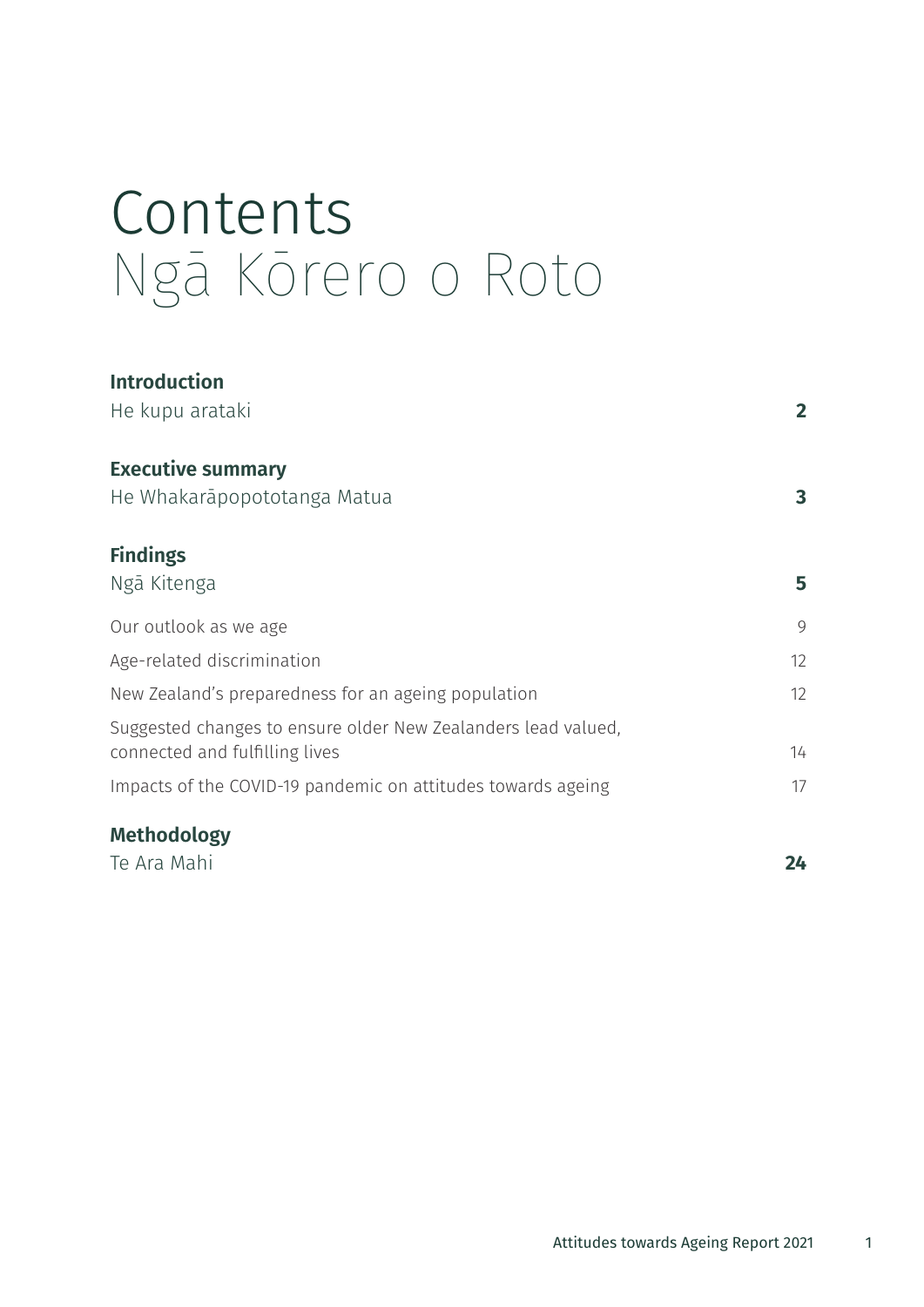### <span id="page-3-0"></span>Introduction He kupu arataki

Te Tari Kaumātua – Office for Seniors works to improve the lives of older people across New Zealand by providing information, promoting the wellbeing and concerns of older people and increasing awareness of the issues facing our ageing population.

Attitudes towards older people and ageing can have an influence on how well we enjoy our later years and our efforts to plan for the challenges and opportunities that come with an ageing population. The Office for Seniors commissioned research to better understand individual views on how we value age, our outlook as we age, age-related discrimination and our preparedness for an older population.

The first Attitudes towards Ageing report was published in 2016, with data collected in 2015. Its findings helped to inform the development of the Government's strategy for our ageing population, Better Later Life – He Oranga Kaumātua 2019 to 2034 (Better Later Life).

This is the second Attitudes towards Ageing report. Using the same research methodology, many of the same important questions were asked. This has enabled us to compare the findings with the 2016 report. The Attitudes towards Ageing 2021 report also considers the COVID-19 pandemic and questions specifically relating to Better Later Life. More analysis on these topics will be added as supplementary resources to this report, which will be published on the Office for Seniors website.

Understanding New Zealanders' attitudes to ageing and older people will help central and local government, policymakers, businesses and communities plan for a society where, in 15 years' time, more than one in five of us will be aged 65. The findings of this report will be used to support work to improve outcomes for older people and ensure older people in New Zealand lead valued, connected and fulfilling lives.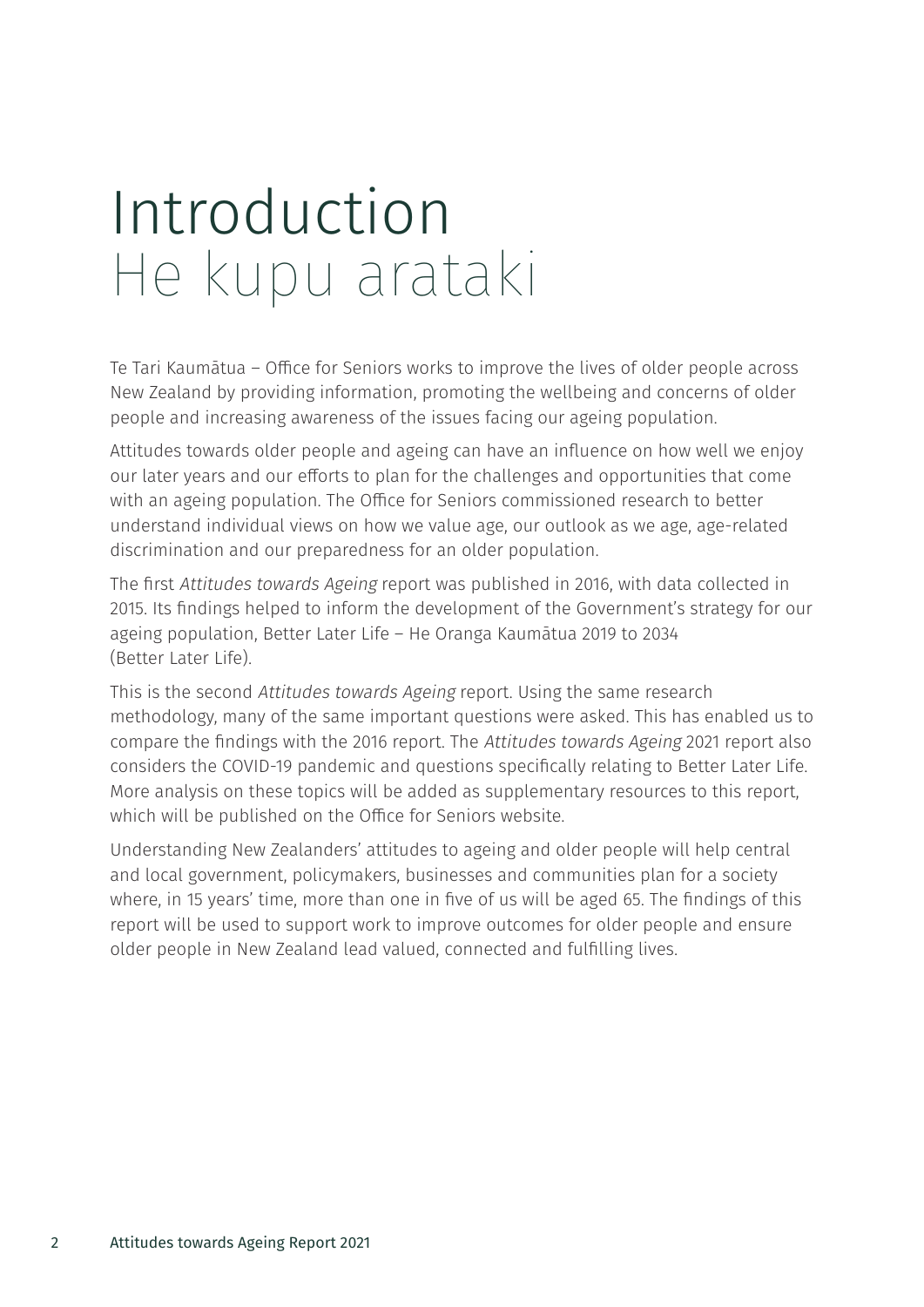### <span id="page-4-0"></span>Executive summary He Whakarāpopototanga Matua

#### **How we value age**

We have found that most respondents (81%) have great respect for older people. This level of respect in 2021 hasn't changed when compared to the 2016 report (83%).

Many recognised the contributions older people make to society. Of those who responded to the survey, 50% consider older people to be an asset to society, and only 10% see older people more as a burden.

#### **Our outlook as we age**

The analysis of the data showed that concerns about ageing decrease as we age. Those in younger age groups (18 to 49) worry more about what life will be like when they reach later life than people in older age groups. The main concerns about ageing are (a) becoming physically ill or disabled, and (b) becoming mentally ill or getting dementia. These were consistent across all the age groups.

Overall, respondents are mostly optimistic about the future. When asked, 4 in 10 said their life in 5 years will be better than it is now. Those aged 18 to 34 were more likely to think this way. Only 1 in 10 thought their life in 5 years would be worse than it is now.

#### **Age-related discrimination**

Over a third of respondents (35%) believe that age discrimination is a serious issue. Different age groups rated the seriousness of age discrimination differently, with those aged 35 to 64 being more likely than other age groups to say it is serious.

#### **New Zealand's preparedness for an ageing population**

Almost half (49%) of the respondents are confident that New Zealand will be well prepared for an ageing population. This is an increase when compared to the 2016 report (38%). Those aged 18 to 34 are more likely to feel confident about our preparedness for an ageing population than those aged 35+.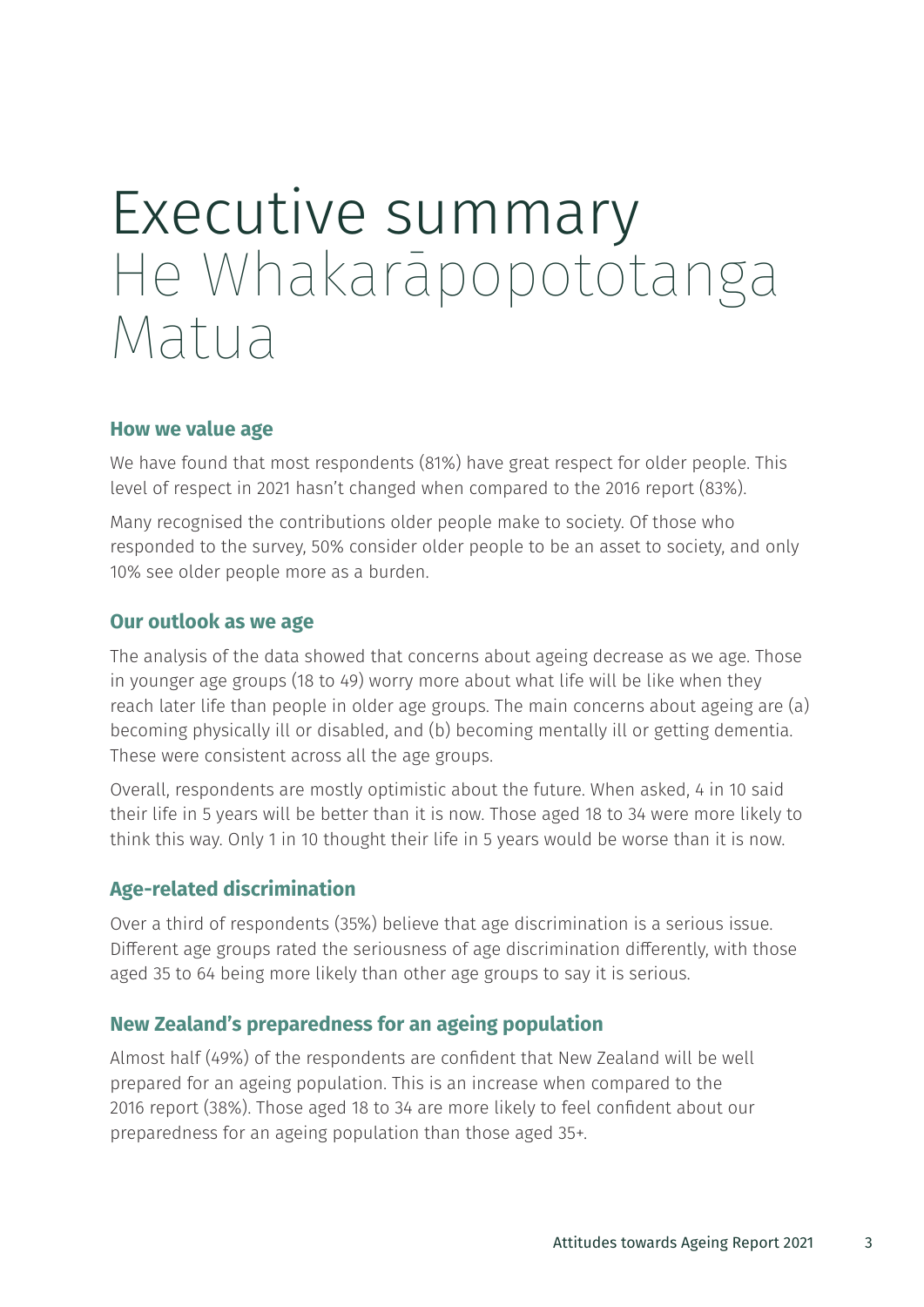#### **Suggested changes to ensure older New Zealanders lead valued, connected and fulfilling lives**

We asked respondents to suggest one change that would make the most progress towards achieving the Better Later Life vision for older New Zealanders to lead valued, connected and fulfilling lives. The most common responses focused on financial and funding issues, including adequacy of NZ Superannuation, retirement planning and savings.

#### **Impacts of the COVID-19 pandemic on respondents' attitudes towards older people and getting older**

For about 70% of respondents, the COVID-19 pandemic has not changed their attitude towards older people, nor has it changed their attitude towards getting older.

It is noteworthy that 23% of respondents said the pandemic had a positive impact on their attitude towards older people, and 16% said the pandemic had a positive impact on their attitude towards getting older.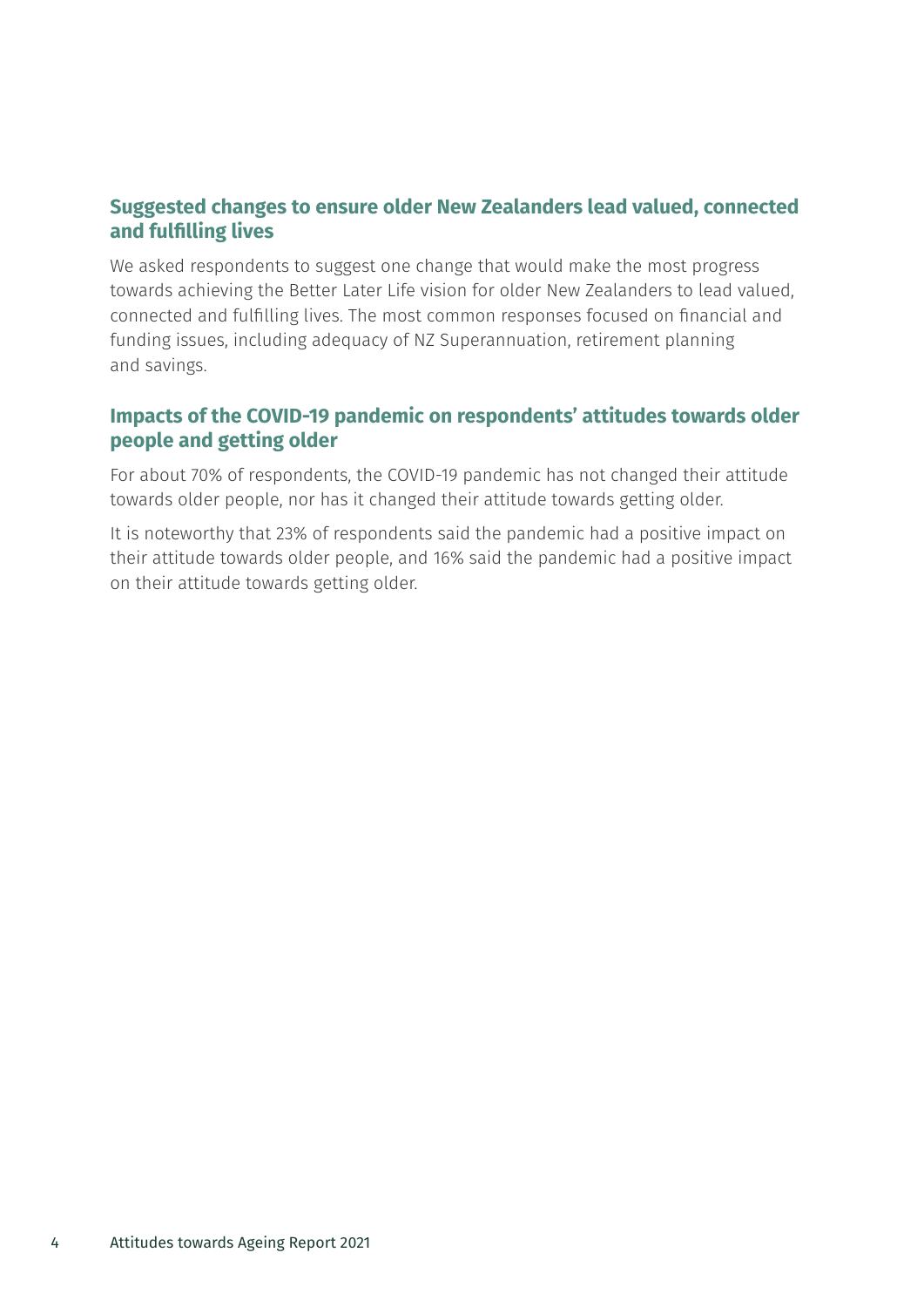## <span id="page-6-0"></span>Findings Ngā Kitenga

#### **How we value age**

#### **There are high levels of respect for older people**

Most respondents under 75 (81%) have great respect for older people. Those aged 65 to 74 have the highest levels of respect, with nearly all (92%) stating they have great respect for older people. Figure 1 shows for each age group the percentage of respondents' level of respect for older people.

#### **Figure 1: Percentage of respondents who have great respect for older people, by age group**

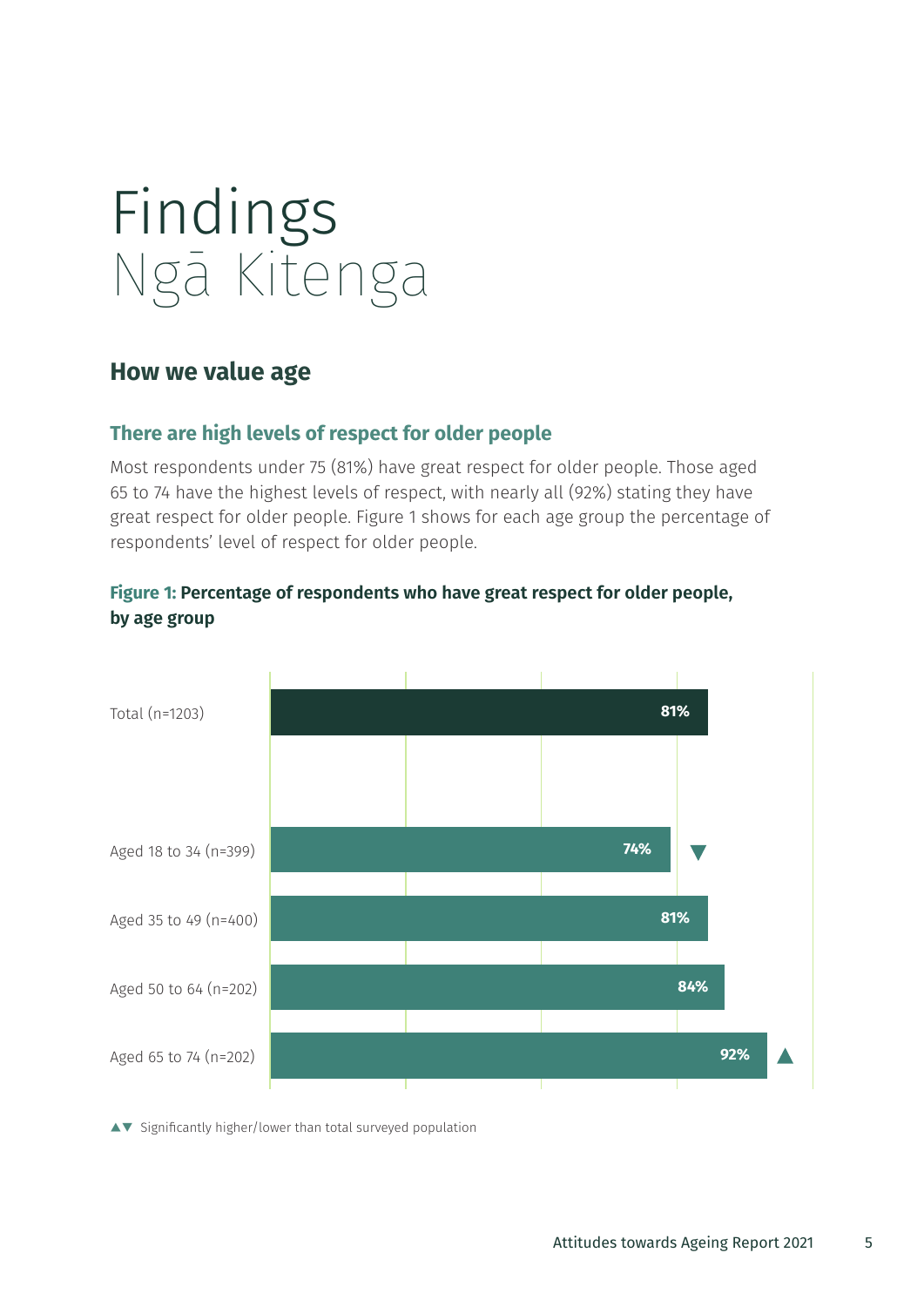#### **Attitudes towards age, by age group**

Respondents aged 65+ are more likely to be proud to tell people their age than those who are younger than 65. For those aged 65 to 74, there has been a positive increase since the data was collected for the 2016 Attitudes towards Ageing report (2021 = 78%; 2016 = 67%). Figure 2 shows for each age group the percentage of respondents who are proud to tell people their age.

#### **Figure 2: Percentage of respondents who are proud to tell people their age, by age group**

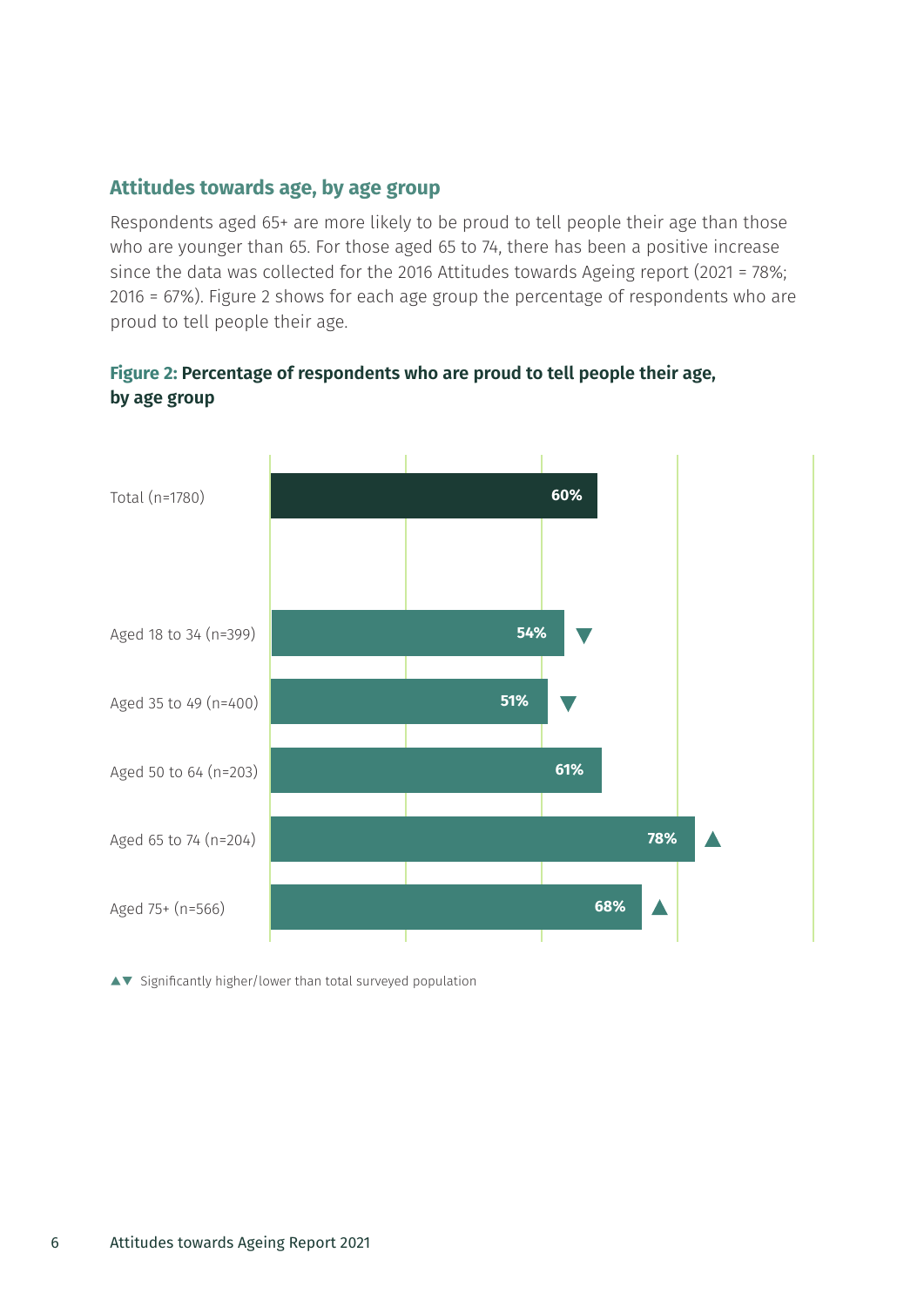#### **Some feel invisible because of their age**

Almost a quarter of respondents (23%) sometimes feel invisible because of their age. Those aged 50 to 64 are the most likely to sometimes feels invisible (26%).

For those under 49 this feeling of invisibility has increased since 2016 (aged 18 to 34: 2021 = 25%, 2016 = 19%; aged 35 to 49: 2021 = 22%, 2016 = 15%). Figure 3 shows for each age group the percentage of respondents who sometimes feel invisible because of their age.

#### **Figure 3: Percentage of respondents who sometimes feel invisible because of their age, by age group**

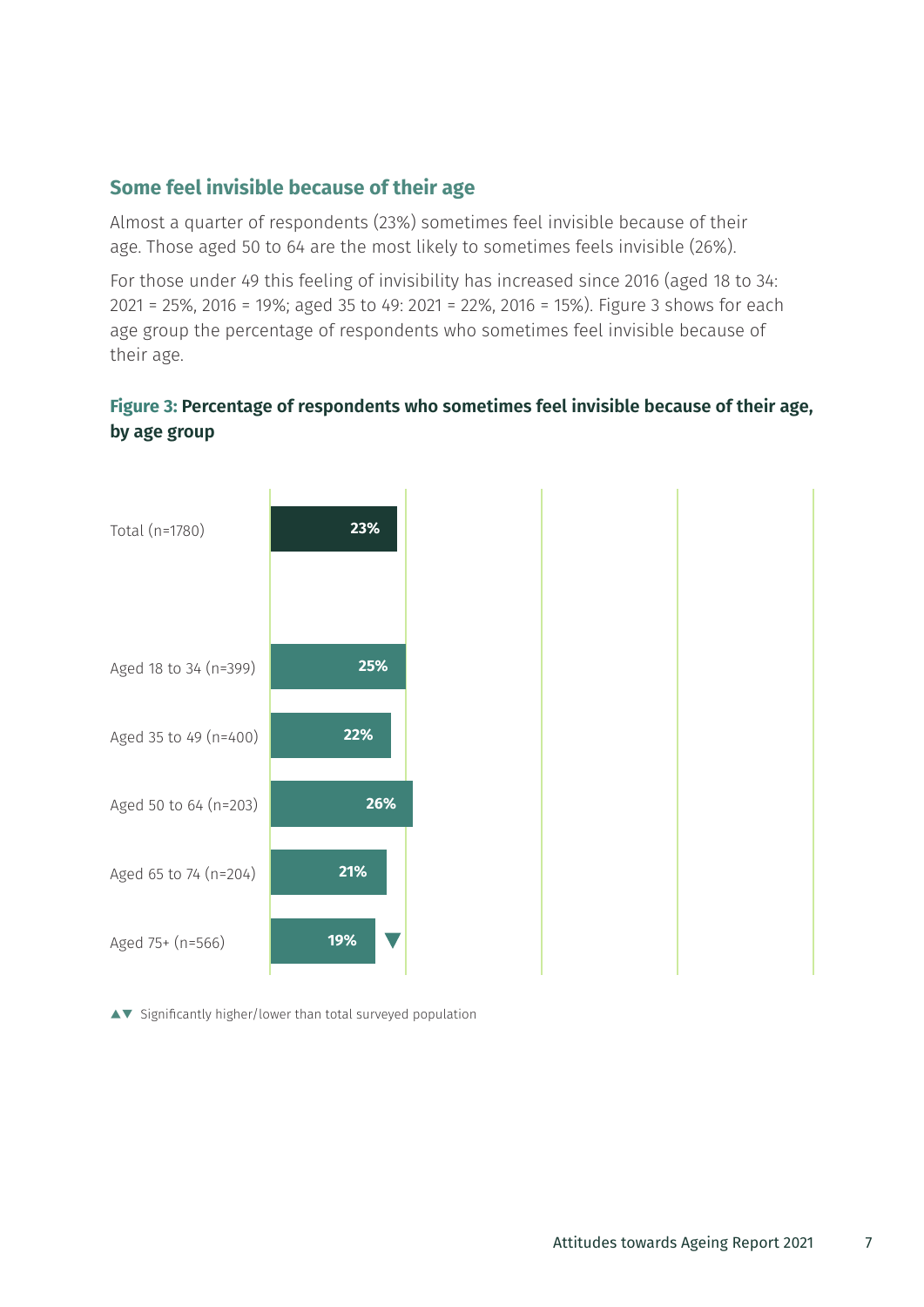#### **Most respondents consider older people an asset to society**

More than half of respondents (53%, compared to 54% in the 2016 report) feel that older people are an asset to society and bring benefits and value to society. A small proportion (9%) see older people more as a burden, and 38% see them as neither an asset nor a burden.

Those in the older age groups (aged 65+) are more likely to regard older people as an asset to society (aged 65 to 74: 71%; aged 75+: 65%).

Only 40% of those aged 18 to 34 consider older people an asset to society.

Figure 4 shows for each age group the percentage of respondents who view older people as an asset to society.



#### **Figure 4: Percentage of respondents who consider older people an asset to society, by age group**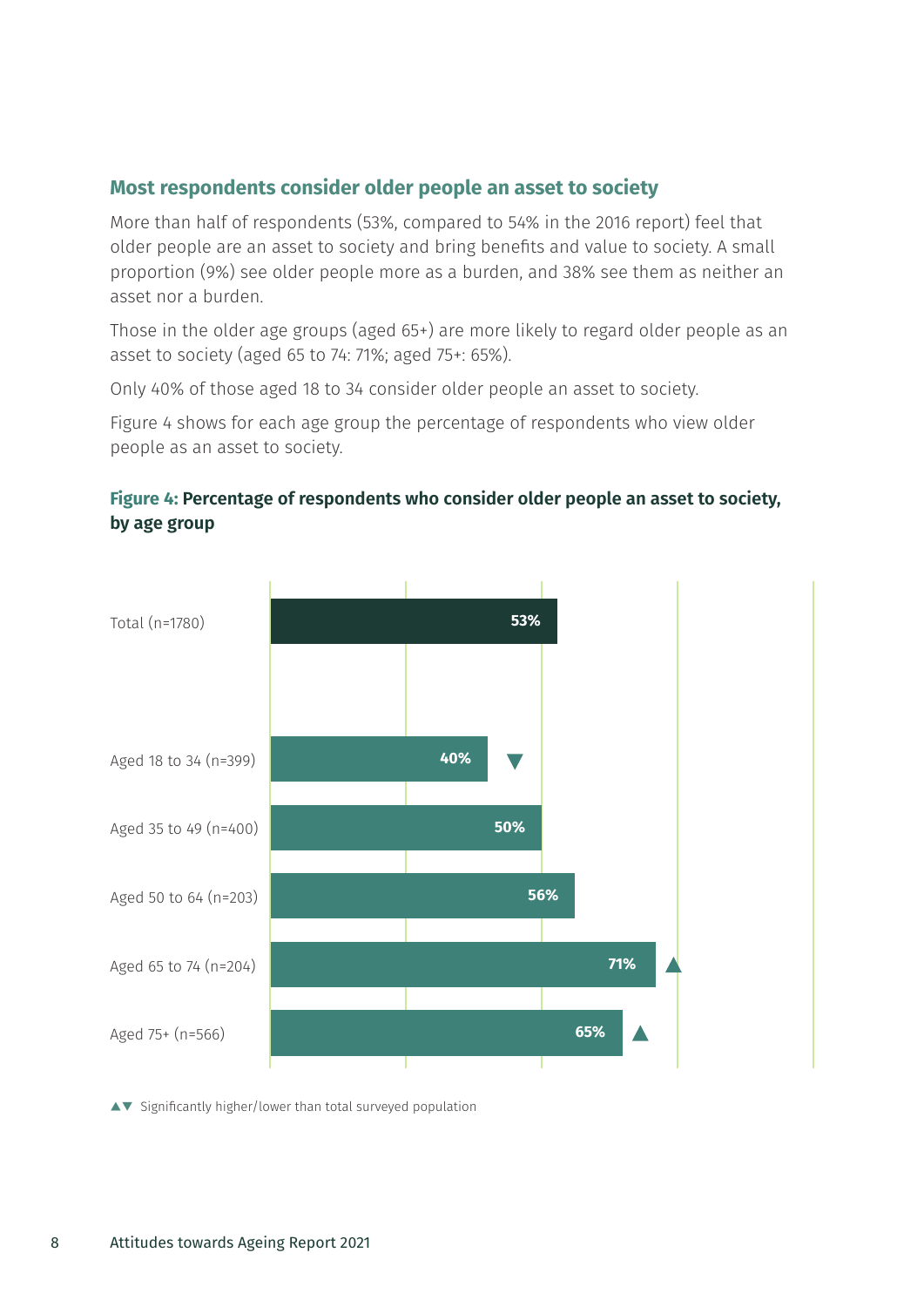#### <span id="page-10-0"></span>**Negative stereotypes outstrip positive**

Respondents were asked to write down three words to describe a typical older person in New Zealand. Many of the words they chose are descriptive of situations (e.g. retired grandparent) or appearance (grey-haired, wrinkled).

Negative stereotypes were mentioned more commonly than positive. This is a change from the 2016 Attitudes towards Ageing report, where positive stereotypes were more common than negative ones.

Examples of negative stereotypes are that older people are slowing down, wrinkled, have health issues and are frail. The most widely mentioned positive words respondents used in relation to older people were: wise, happy, sprightly, life experienced, kind and knowledgeable. Many of these words were also used by respondents in the 2016 report.

#### **Our outlook as we age**

#### **Respondents were mostly optimistic about their future**

When asked if they thought their life in 5 years' time will be better, worse or about the same as it is now:

- $\triangleright$  4 in 10 thought it would be better
- ▶ 4 in 10 thought it would be the same
- ▶ 1 in 10 thought it would be worse
- $\blacktriangleright$  1 in 10 didn't know.

Those aged 18 to 34 were more likely to think that their life in 5 years will be better than it is now. This is an increase from 2016 (2021 = 64%; 2016 = 55%).

There has been no significant change in the views of the other age groups.

The majority of those aged 35 to 49 and 50 to 64 think their life will be better or about the same. The majority of those aged 65 to 74 think it will be about the same as it is now – this is the same proportion as in 2016.

Figure 5 shows for each age group the percentage of respondents' rating on how life will be in 5 years' time.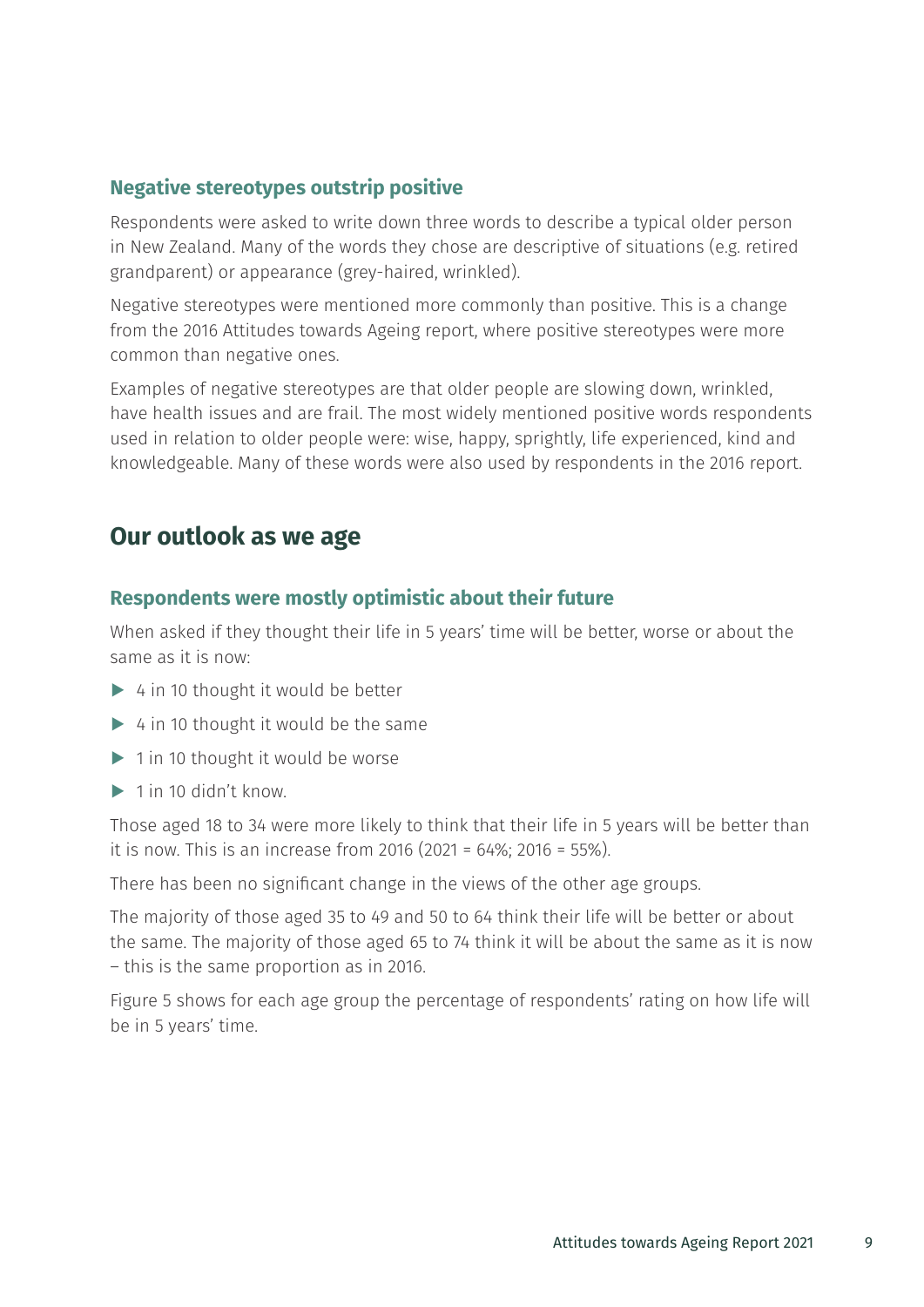

#### **Figure 5: Rating how life will be in 5 years' time, by age group**

The two aspects that respondents are most looking forward to as they get older are:

- ▶ having more time to spend on the things they want to do
- ▶ having freedom to do as much or as little as they want when they want.

#### **Concerns about ageing decrease with age**

The level of worry about what later life will be like has increased since the 2016 Attitudes towards Ageing report (2021 = 54%; 2016 = 49%).

Of those in the younger age groups (18 to 34 and 35 to 49), 6 in 10 worry about what life will be like when they reach later life. This level of worry decreases as age increases, with 5 in 10 worrying in the 50 to 64 age group, and 4 in 10 worrying in the 65 to 74 age group.

For all age groups, the main concerns about getting older are (a) becoming physically ill or disabled, and (b) becoming mentally ill or getting dementia.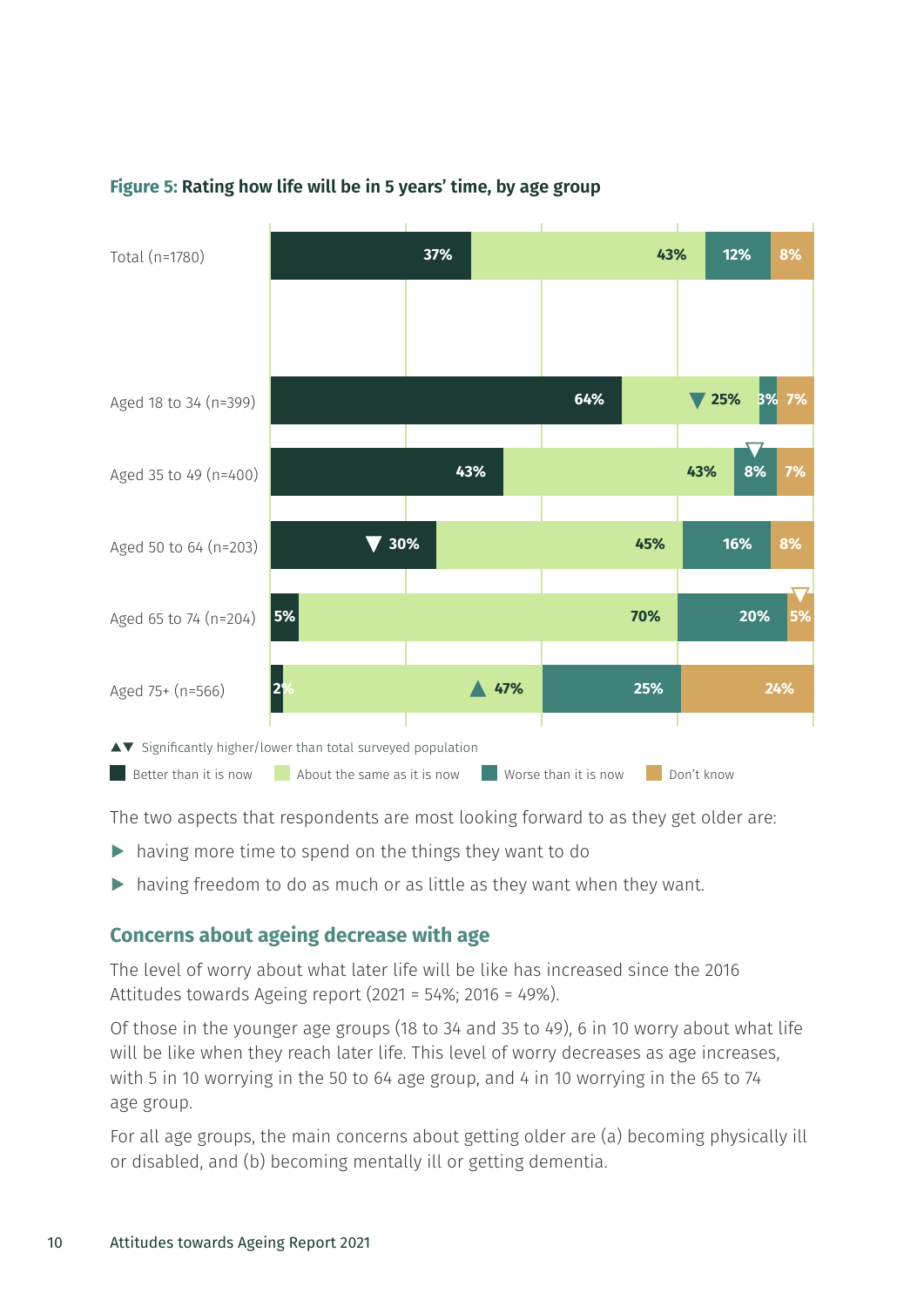The aspects of ageing that respondents are worried about are consistent with the findings from the 2016 report. Not having enough money is more likely to be a concern for younger age groups (18 to 34, 35 to 49). For those aged 35 to 49 this concern about money has increased since 2016 (2021 = 55%, 2016 = 47%).

People aged 75+ are less concerned about aspects of ageing. Figure 6 shows for each age group the percentage of respondents' top 5 concerns about getting older.



#### **Figure 6: Top 5 concerns about getting older, by age group**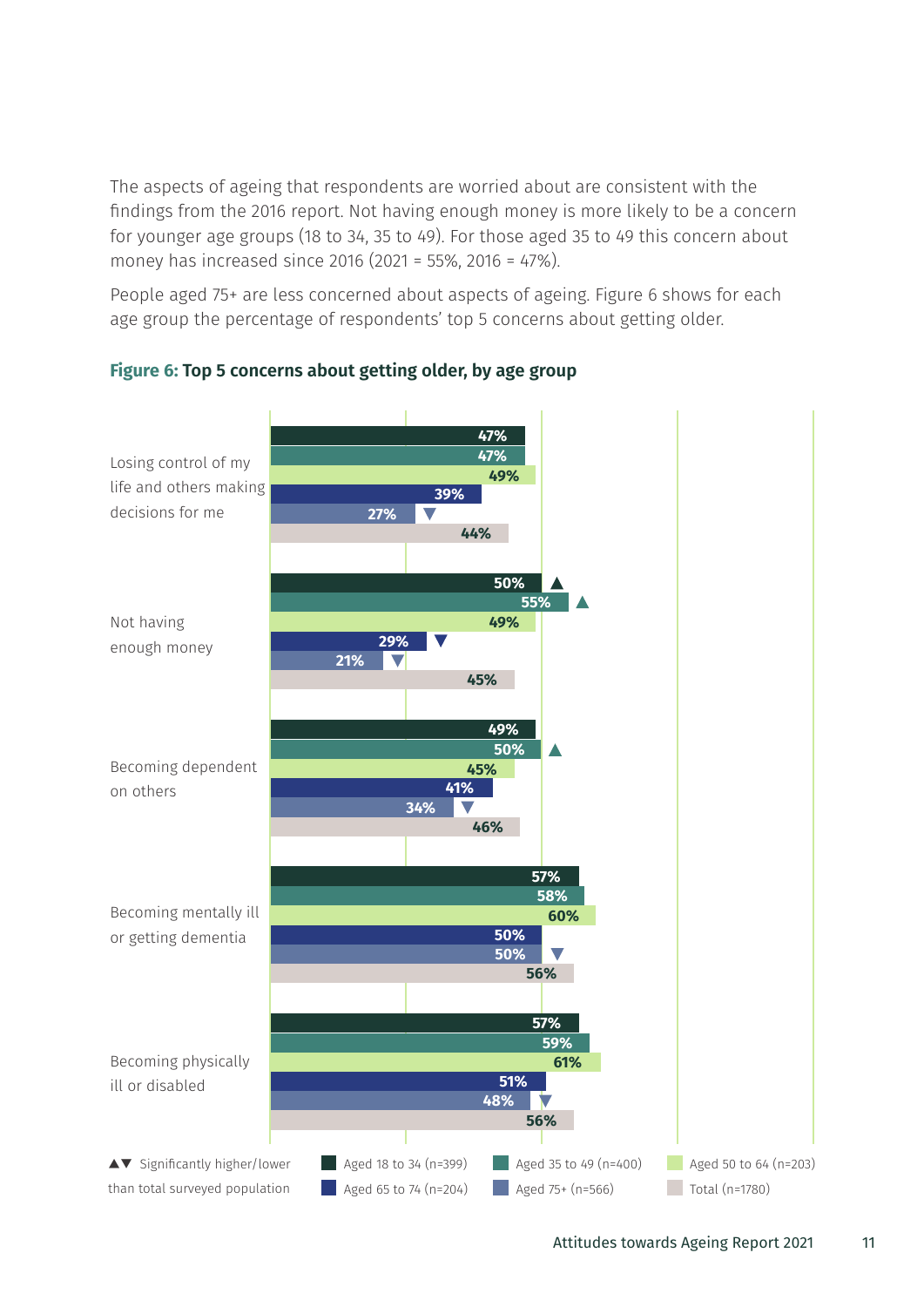#### <span id="page-13-0"></span>**Age-related discrimination**

Thirty-five percent of respondents rated age discrimination as serious. Different age groups rated the seriousness of age discrimination differently, with those in the middle age years (35 to 64) more likely to rate it as serious.

Only 12% of those aged 75+ rated age discrimination as serious.

Broken down by age group, age discrimination was rated as serious by:

- ▶ 33% of those aged 18 to 34
- ▶ 41% of those aged 35 to 49
- ▶ 41% of those aged 50 to 64
- ▶ 36% of those aged 65 to 74
- $\blacktriangleright$  12% of those aged 75+.

Age discrimination is not considered by respondents to be as serious as other forms of discrimination. Ethnicity-based discrimination is considered to be the most serious form of discrimination against people in New Zealand, with 56% rating it serious. This is followed by sexual orientation discrimination (39%) and gender discrimination (36%).

#### **New Zealand's preparedness for an ageing population**

#### **Awareness of the size of the New Zealand population aged 65+**

When respondents under 75 years of age were asked if they knew the number of people in New Zealand who are aged 65+, awareness was low – only 1 in 5 answered within the correct range (currently, there are more than 800,000 people aged 65+ in New Zealand).

A third did not feel able to choose an answer.

#### **Confidence of New Zealand's ability to prepare for an ageing population**

Almost half (49%) of respondents feel reasonably or very confident that New Zealand will be prepared to cater for the size of the older population in 15 years' time.

This is an increase in confidence from 2016, when 38% were reasonably or very confident.

Figure 7 shows for each age group the percentage of respondents' confidence level in New Zealand's preparedness for an ageing population.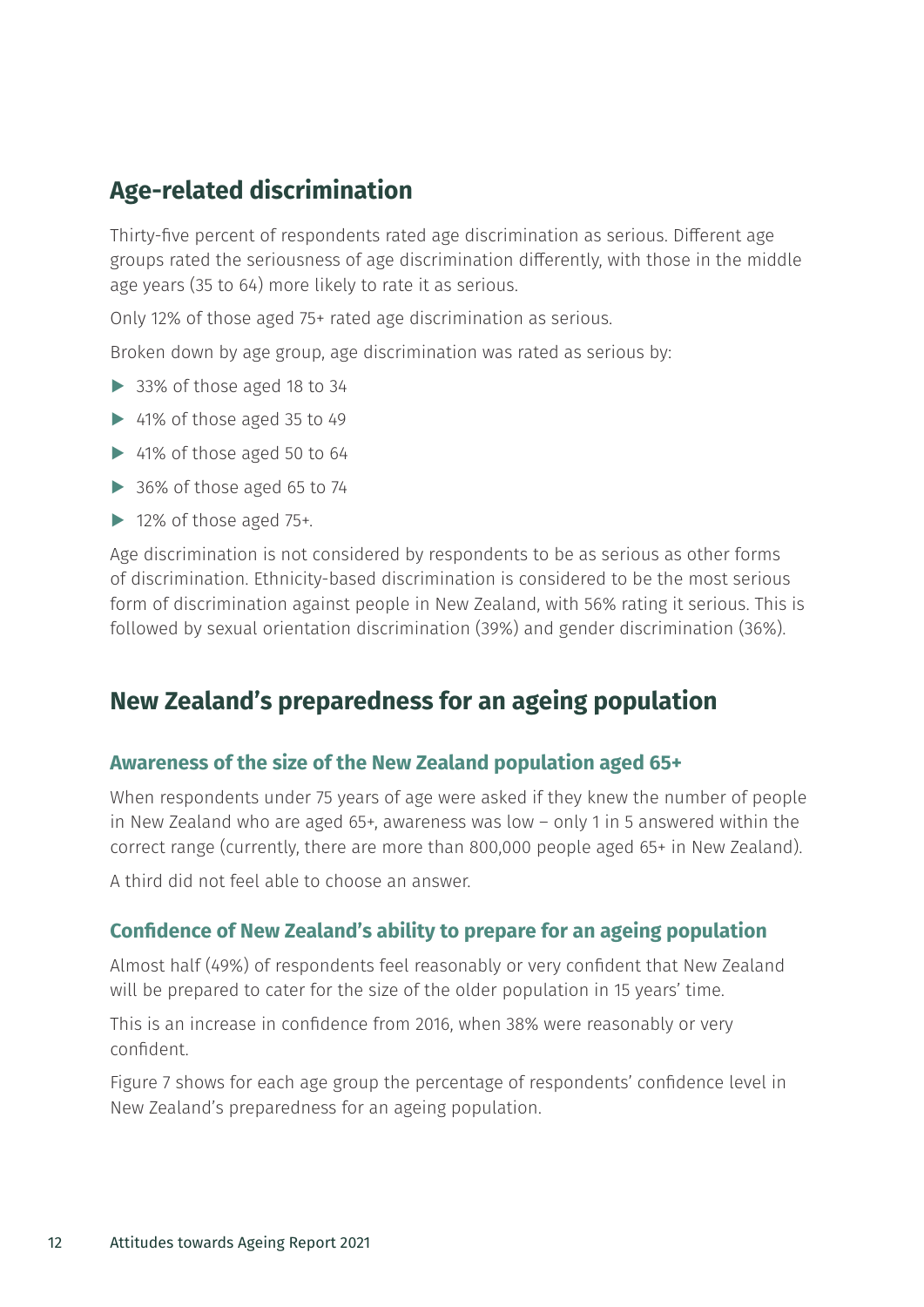

#### **Figure 7: Confidence in New Zealand's preparedness for an ageing population, by age group.**

▲▼ Significantly higher/lower than total surveyed population

I am very confident that New Zealand will be well prepared for this

I am reasonably confident that New Zealand will be well prepared for this

I am not very confident that New Zealand will be well prepared for this

I am not at all confident that New Zealand will be well prepared for this

Respondents aged 18 to 34 are the most likely to feel confident in New Zealand's preparedness for its ageing population (56%) and are feeling more confident than in 2016 (44%).

Older respondents (aged 35+) are less confident than those under 35, but all are more confident than in 2016.

Figure 8 shows for each age group the percentage of respondents who feel reasonably/ very confident of New Zealand's preparedness for an older population between 2021 and 2016.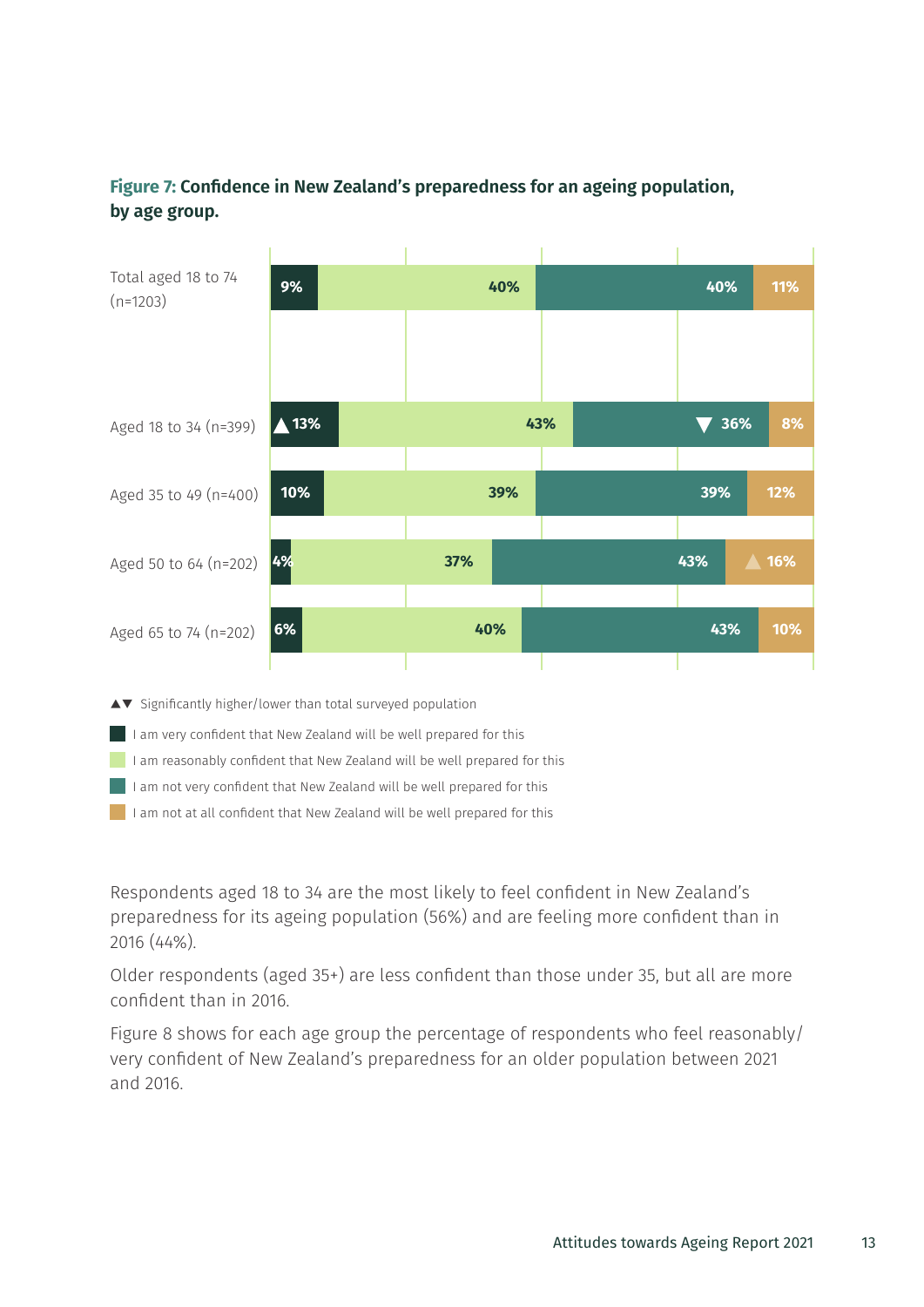

<span id="page-15-0"></span>**Figure 8: Percentage of respondents who feel reasonably/very confident in New Zealand's preparedness for an older population, by age group, 2021 and 2016**

#### **Suggested changes to ensure older New Zealanders lead valued, connected and fulfilling lives**

Better Later Life, the Government's strategy for our ageing population, has a vision for older New Zealanders to lead valued, connected and fulfilling lives.

When asked to suggest one change that would make the most progress towards achieving this vision, the most common responses centred on financial support. The second most common theme was around respect, communication and interactions.

Ten percent of respondents said that no change was needed.

Table 1 provides details of respondents' suggestions (grouped by theme) to help achieve the Better Later Life strategy's vision.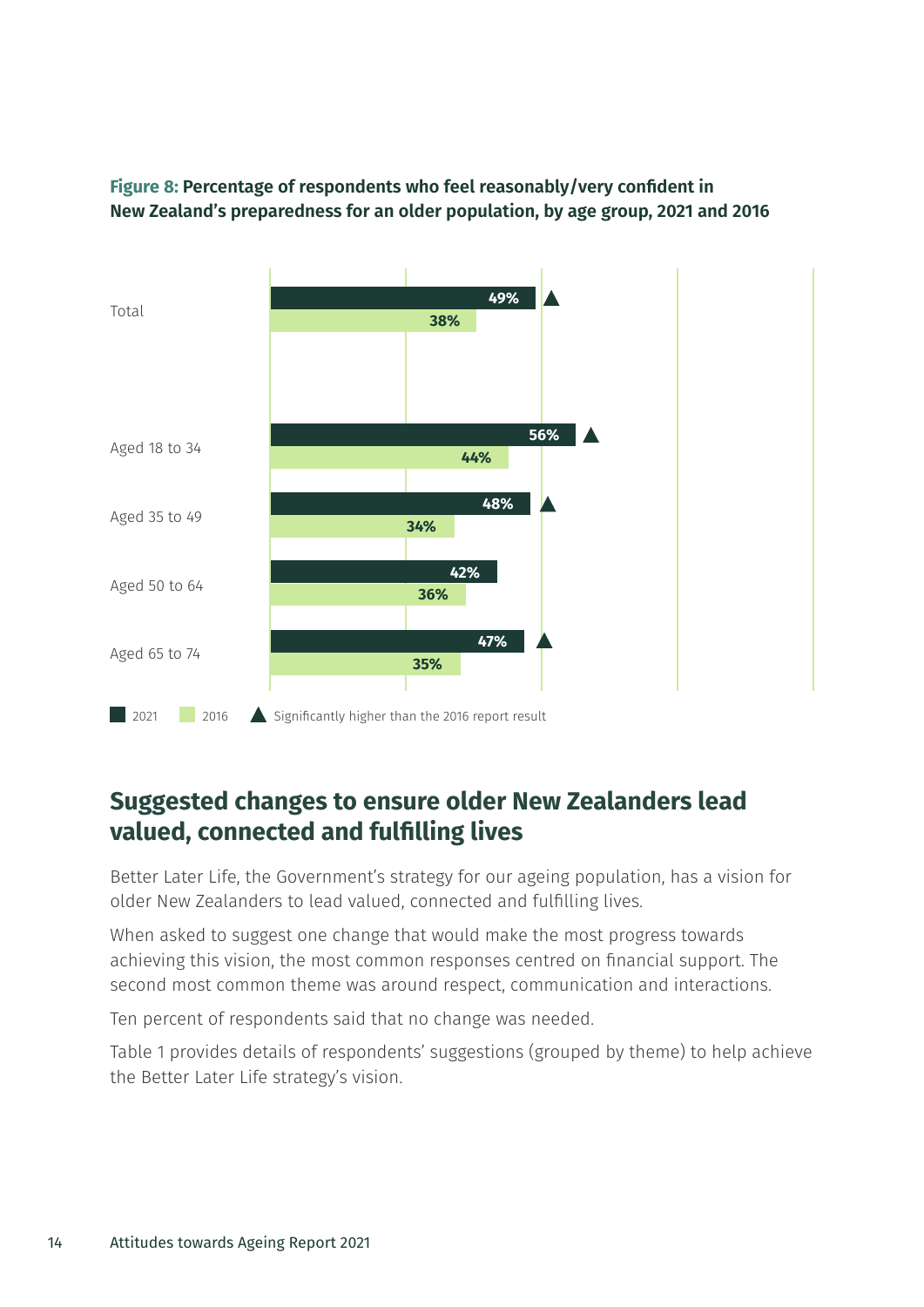#### **Table 1: Changes suggested by respondents to help achieve Better Later Life strategy's vision, by category**

| <b>Theme</b>              | <b>Coded categories</b>                                                                                                                                                                                                                                                                   | % of<br>responses |
|---------------------------|-------------------------------------------------------------------------------------------------------------------------------------------------------------------------------------------------------------------------------------------------------------------------------------------|-------------------|
| Financial                 | Increased superannuation/pensions; better<br>financial support<br>Free/better/affordable health care<br>More age-related benefits, cost savings, and<br>use of Super Gold Card<br>Encourage retirement planning and saving;<br>▶<br>make KiwiSaver compulsory                             | 24                |
|                           | $\triangleright$ Control the cost of living/inflation                                                                                                                                                                                                                                     |                   |
| Communication/<br>respect | More respect; teach young people to<br>respect older people<br>More support, care and awareness of older<br>people<br>Encourage more intergenerational<br>communication/interaction<br>Better communication; listen to the people;<br>keep them informed<br>Focus on loneliness/isolation | 18                |
| Value/work                | More activities, socialising and community<br>involvement for older people<br>Recognise, value and use the knowledge<br>and experience older people have<br>More employment and part-time<br>opportunities; no age discrimination by<br>employers                                         | 13                |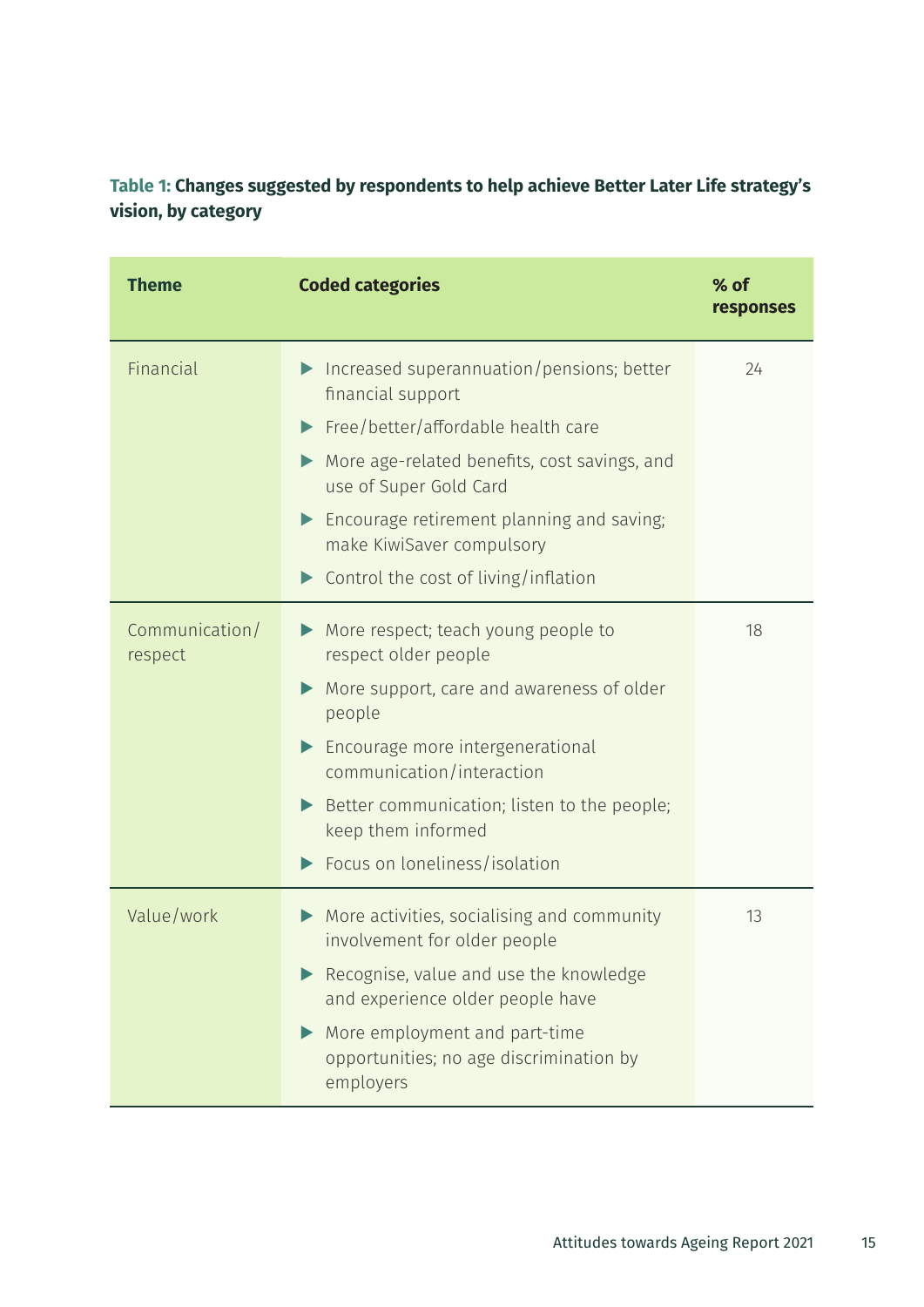| <b>Theme</b>              | <b>Coded categories</b>                                                                                 | % of<br>responses |
|---------------------------|---------------------------------------------------------------------------------------------------------|-------------------|
| Accommodation             | Better housing; more housing; affordable<br>housing                                                     | 10                |
|                           | More/better rest/retirement homes; more<br>affordable with quality services                             |                   |
|                           | Better aged care workers; better pay and<br>conditions for aged care workers                            |                   |
|                           | $\triangleright$ More communities housing mixed age<br>groups (including families and older<br>people)  |                   |
|                           | Build villages, communities and centres<br>specifically for older people                                |                   |
|                           | Provide support to help older people to<br>continue living independently and stay in<br>their own homes |                   |
|                           | More regulation around retirement/lifestyle<br>villages; better affordability                           |                   |
| Safety/<br>discrimination | Treat all New Zealanders equally; less<br>racism/ageism                                                 | $\overline{7}$    |
|                           | A safer society for all (lower crime rate; safe<br>from home invasion and harassment)                   |                   |
|                           | Deal with elder abuse (including being safe<br>in their homes and safe from bullying and<br>scammers)   |                   |
|                           | Promote older people more positively                                                                    |                   |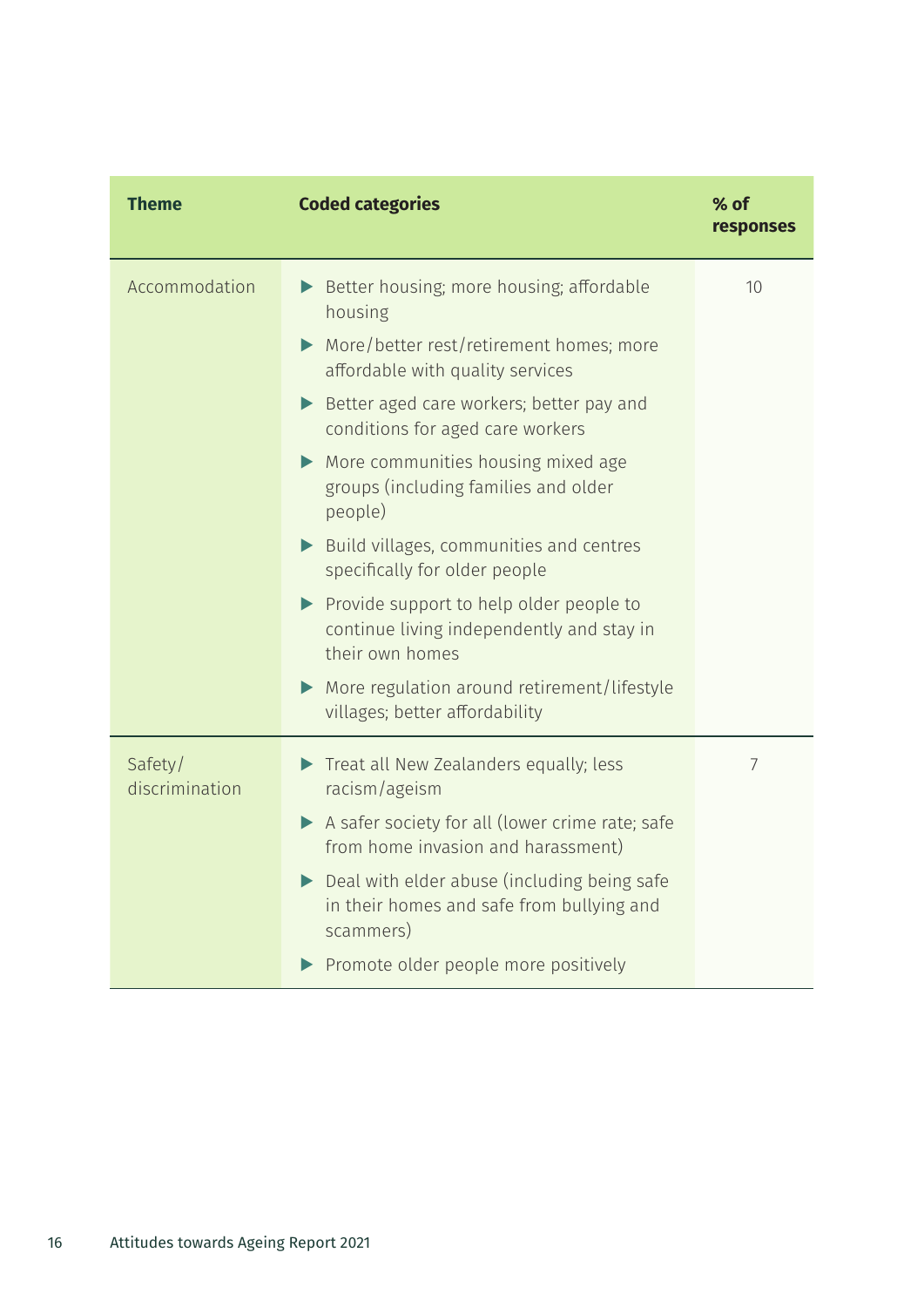<span id="page-18-0"></span>

| <b>Theme</b>     | <b>Coded categories</b>                                                                                                                                                                                                    | $%$ of<br>responses |
|------------------|----------------------------------------------------------------------------------------------------------------------------------------------------------------------------------------------------------------------------|---------------------|
| Support/services | $\blacktriangleright$ Easier access to services and facilities<br>Better public transport; free transport<br>Training and support with new/modern<br>technology<br>Encourage/support families to care for their<br>parents | 5                   |
| Other            | Other<br>Change the Government; too much focus on<br>beneficiaries<br>Address/make changes to the retirement<br>policy                                                                                                     | 11                  |

#### **Impacts of the COVID-19 pandemic on attitudes towards ageing**

#### **Age groups and changes in respondents' attitudes towards older people**

For most respondents (70%), particularly those aged 65 to 74 (83%) the COVID-19 pandemic has not changed their attitude towards older people:

- ▶ 23% of respondents said the pandemic had a positive impact on their attitude towards older people
- ▶ 7% of respondents said the pandemic had a negative impact on their attitude towards older people.

Respondents aged 18 to 34 (32%) and 35 to 49 (25%) are more likely to have had a positive change in attitude towards older people than people aged 65 to 74 (12%) and 75+ (16%).

Respondents aged 18 to 34 (11%) and 75+ (12%) are more likely to have had a negative change in attitude towards older people than other age groups and the total surveyed population.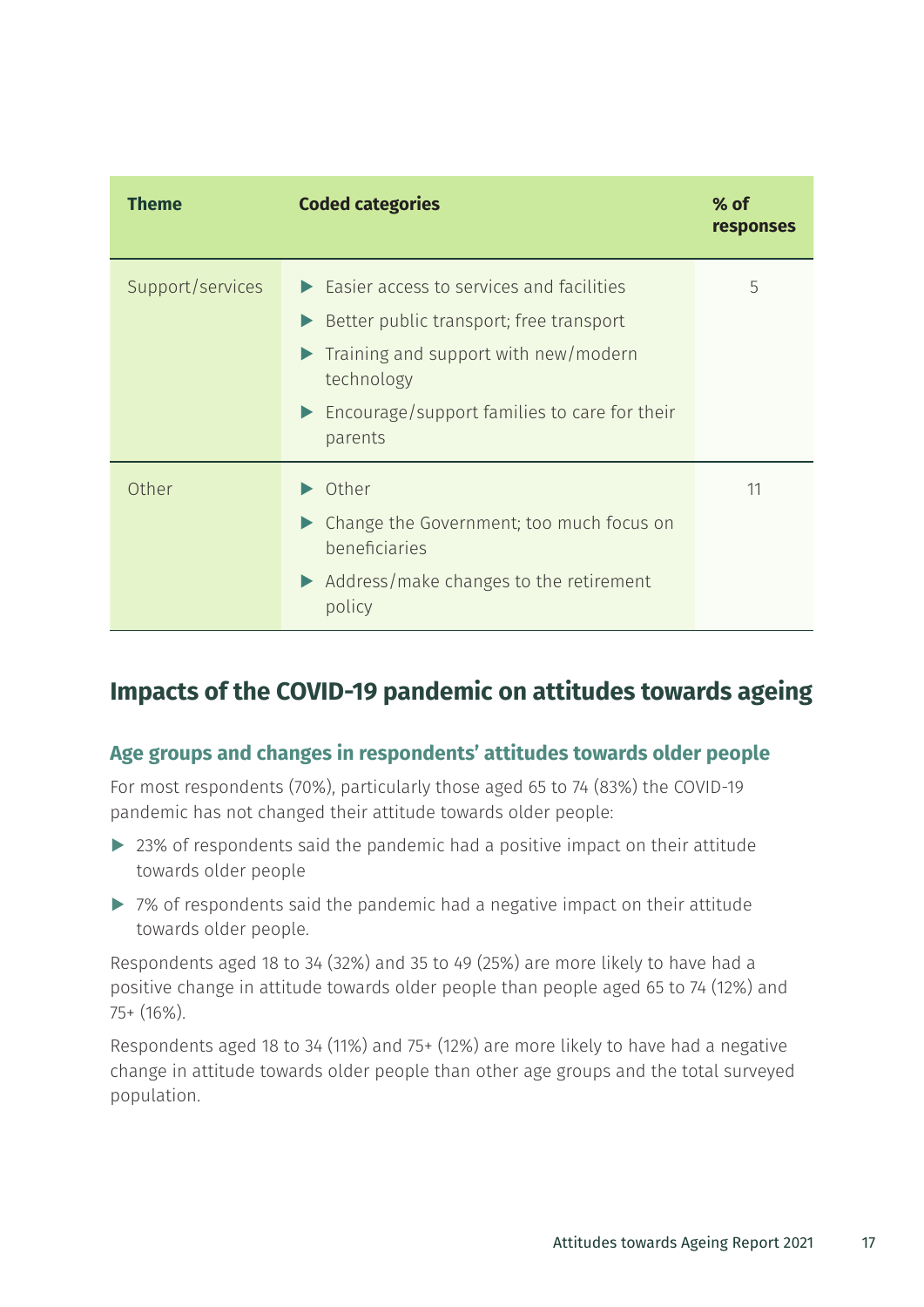Figure 9 shows for each age group the percentage of respondents' whose attitude towards older people changed because of COVID-19.



**Figure 9: Change in attitude towards older people because of COVID-19, by age group**

 $\blacksquare$  Slightly/lot more positive  $\blacksquare$  No change  $\blacksquare$  Slightly/lot less positive

#### **Age groups and changes in attitudes towards getting older**

For most respondents (68%), particularly those aged 65 to 74 (75%) and 75+ (77%), the COVID-19 pandemic has not changed their attitude towards getting older:

- $\triangleright$  16% of respondents said the pandemic had a positive impact on their attitude towards getting older
- ▶ 17% of respondents said the pandemic had a negative impact on their attitude towards getting older.

Respondents aged 18 to 34 (21%) and 35 to 49 (18%) are more likely to have had a positive change in attitude towards getting older than respondents aged 65 to 74 (8%) and 75+ (10%).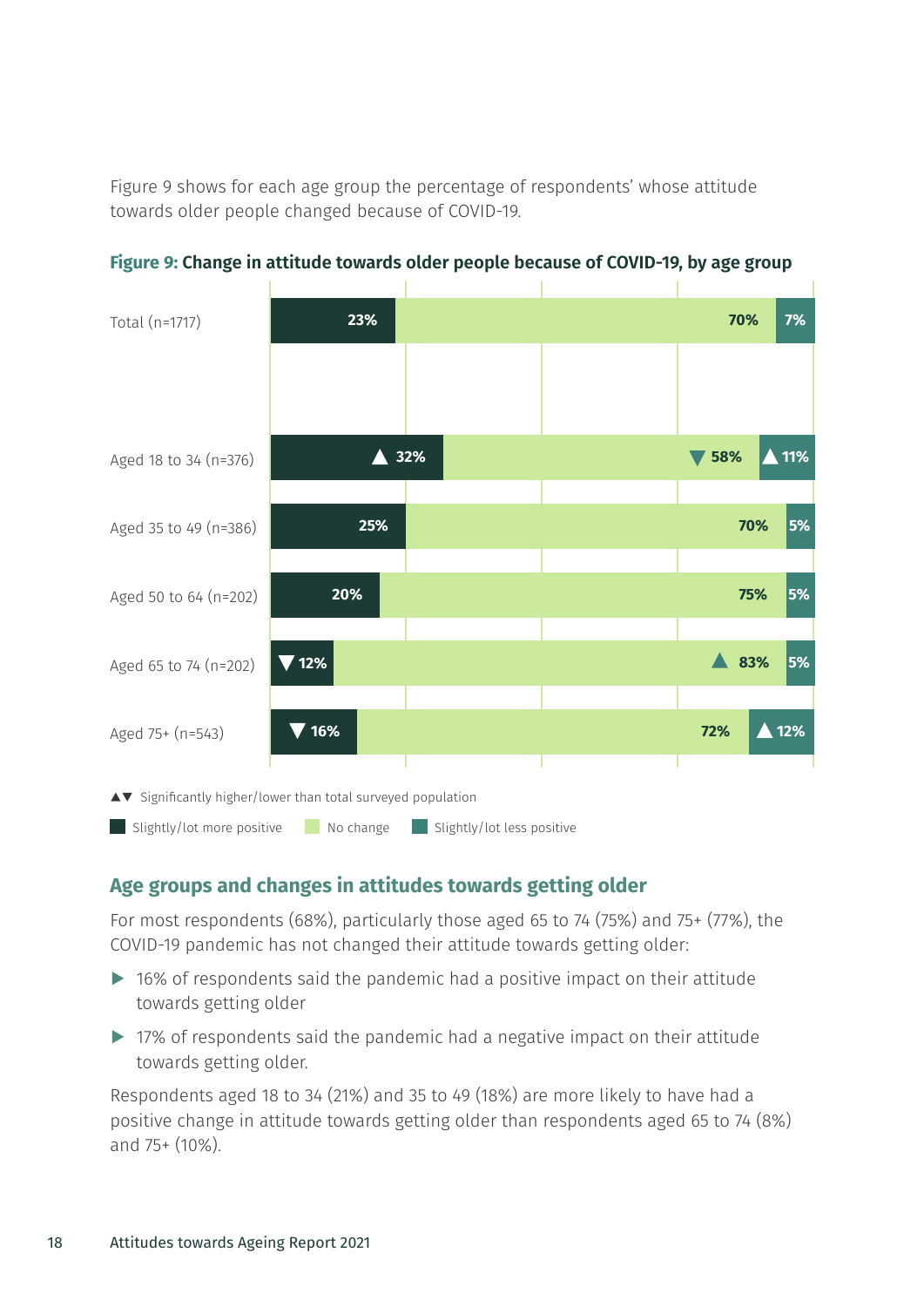Figure 10 shows for each age group the percentage of respondents' who changed their attitude towards getting older because of COVID-19.



**Figure 10: Change in attitude towards getting older because of COVID-19, by age group**

#### **How has the COVID-19 pandemic caused attitudes to change?**

When asked about how the COVID-19 pandemic caused their attitude to change, 21% of respondents (1 in 5), said their attitude had not changed. For those who did describe a change in attitude, the most common responses centred on awareness or worries. The second most common theme was around appreciation.

Table 2 provides details of the percentage of respondents in relation to different categories of attitude change.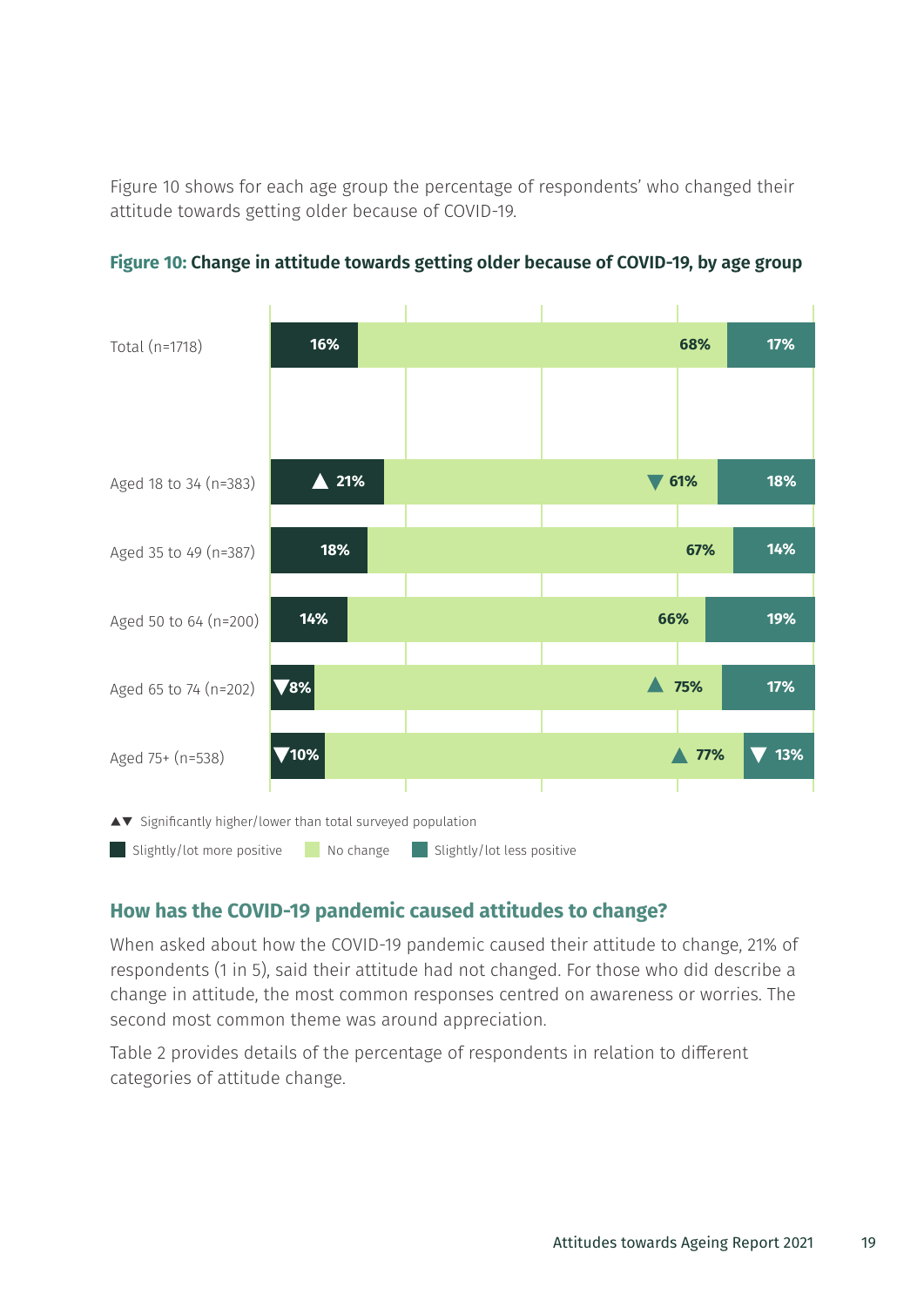#### **Table 2: Changes in respondents' attitudes caused by the COVID-19 pandemic, by category**

| <b>Theme</b>          | <b>Coded categories</b>                                                                                                     | $%$ of<br>responses |
|-----------------------|-----------------------------------------------------------------------------------------------------------------------------|---------------------|
| Awareness/<br>worries | To be more health conscious; fear of<br>COVID-19 infection                                                                  | 24                  |
|                       | Feel worried/scared/stressed; fear of the<br>▶<br>unknown                                                                   |                     |
|                       | To be cleaner/more hygienic<br>▶                                                                                            |                     |
|                       | To be more careful/cautious                                                                                                 |                     |
|                       | To be more aware of people, surroundings<br>and different age groups                                                        |                     |
|                       | Money/financial stress; loss of income                                                                                      |                     |
|                       | Lost my job; redundancy; fear of job loss                                                                                   |                     |
| No change             | No change to my attitude/not applicable/<br>none                                                                            | 21                  |
| Appreciation          | To appreciate/value life more; live life to<br>the fullest                                                                  | 20                  |
|                       | More appreciation/awareness of older<br>$\blacktriangleright$<br>people/my older family members                             |                     |
|                       | To reset/simplify my life; be more<br>adaptable; be open to change                                                          |                     |
|                       | Grateful to live in New Zealand; grateful for<br>government's swift response to pandemic;<br>grateful for team of 5 million |                     |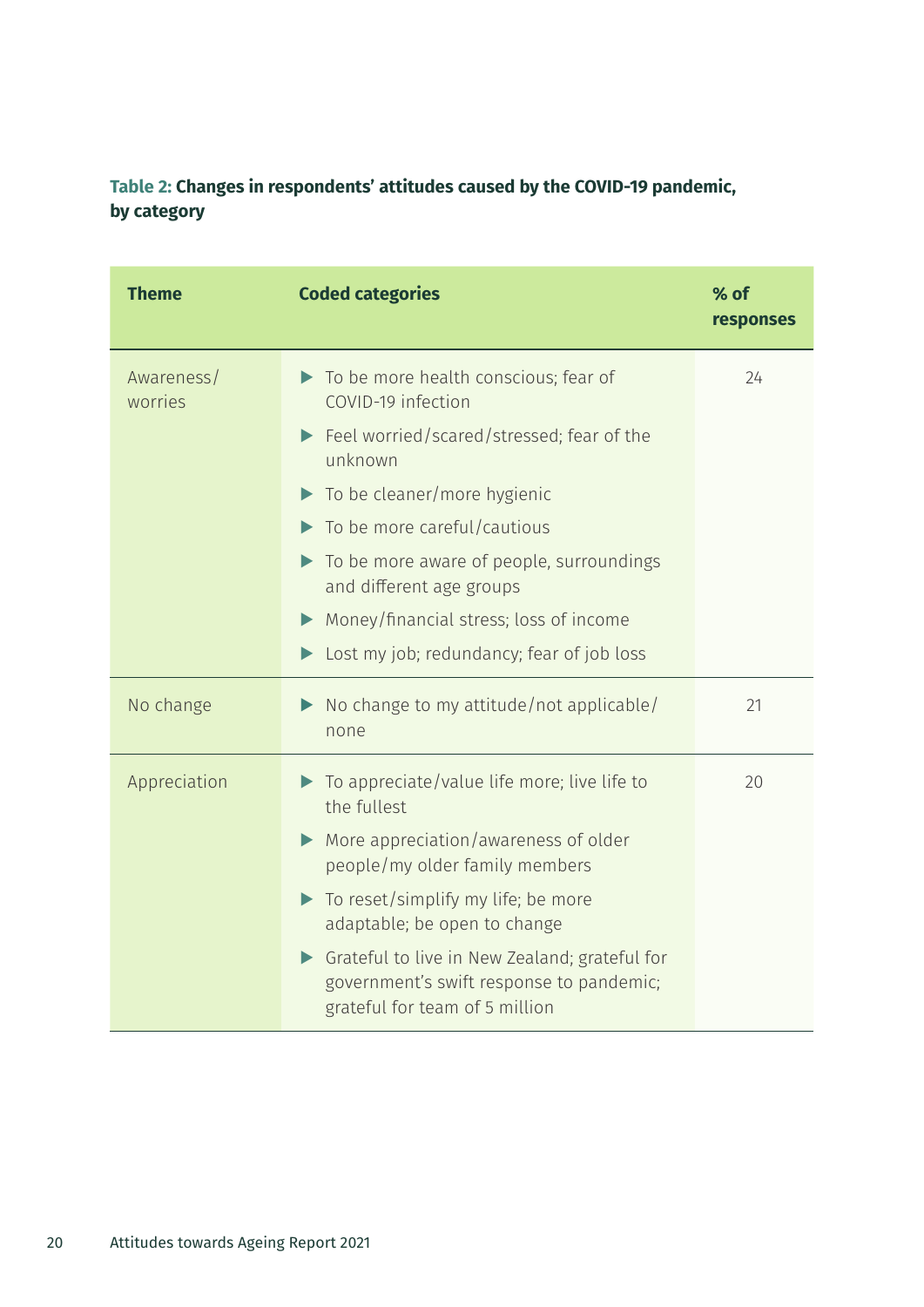| <b>Theme</b>                   | <b>Coded categories</b>                                                                                                                                                                                                                                                  | $%$ of<br>responses |
|--------------------------------|--------------------------------------------------------------------------------------------------------------------------------------------------------------------------------------------------------------------------------------------------------------------------|---------------------|
| Older people<br>and resilience | Feel vulnerable/older people are more<br>vulnerable/at risk<br>• Older people are more susceptible to<br>illness/COVID-19<br>Risk of dying; people dying; dying before my<br>time                                                                                        | 19                  |
|                                | Tolerance/patience/empathy<br>Resilience; how resilient people can be                                                                                                                                                                                                    |                     |
| Social<br>connection           | Family; family time; valuing time spent with<br>family and friends<br>Isolation/loneliness; older people are<br>isolated<br>Socialisation; became less social; staying at<br>home more<br>Travel restrictions; less likely to travel;<br>unable to visit family overseas | 10                  |
| Others                         | Others/don't know<br>Everything; COVID-19 has changed the world<br>Vaccine – positive/negative mentions                                                                                                                                                                  | 26                  |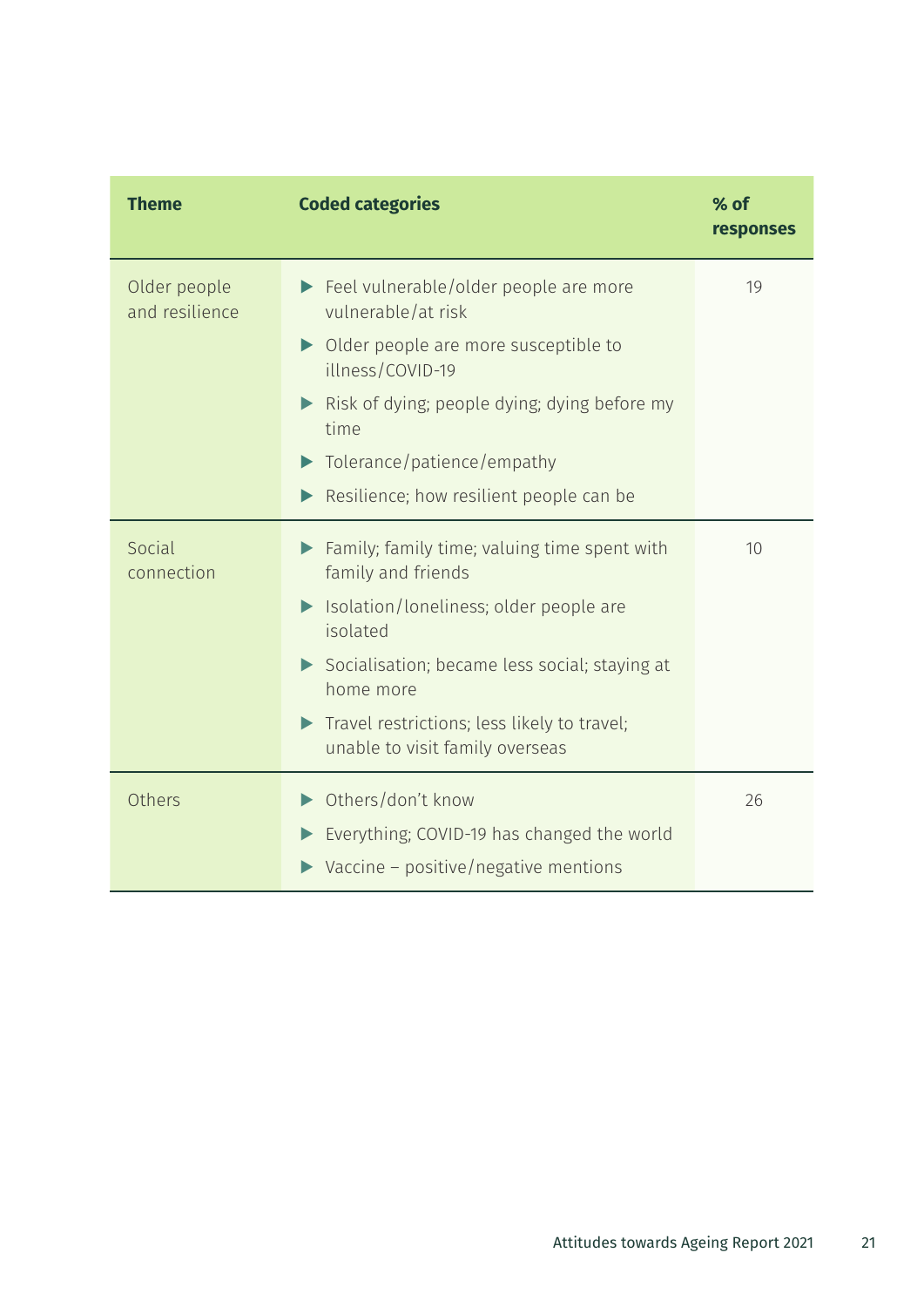#### **Quotes from respondents about COVID-19**

**"I notice older people a lot more now, and I check consciously that they are okay, or if they need help. They are on my radar a lot more than before because I feel that their age has made them more vulnerable than most to COVID."** 

Female, Canterbury, 35–49, Asian and others

**"Have become more focused on what is most important in life e.g. family and friends and mental and physical health."**

Male, 50–64, Auckland, New Zealand European

**"By reassessing my own mortality with respect to the pandemic I am generally more appreciative of normal interaction with people and more so with older people due to their life experiences."** 

Male, 65–74, Waikato, New Zealand European

**"Older people are being affected and are dying so have to be more careful where I go as my mum and dad are of age."** 

Female, 18–34, Christchurch, Pacific Peoples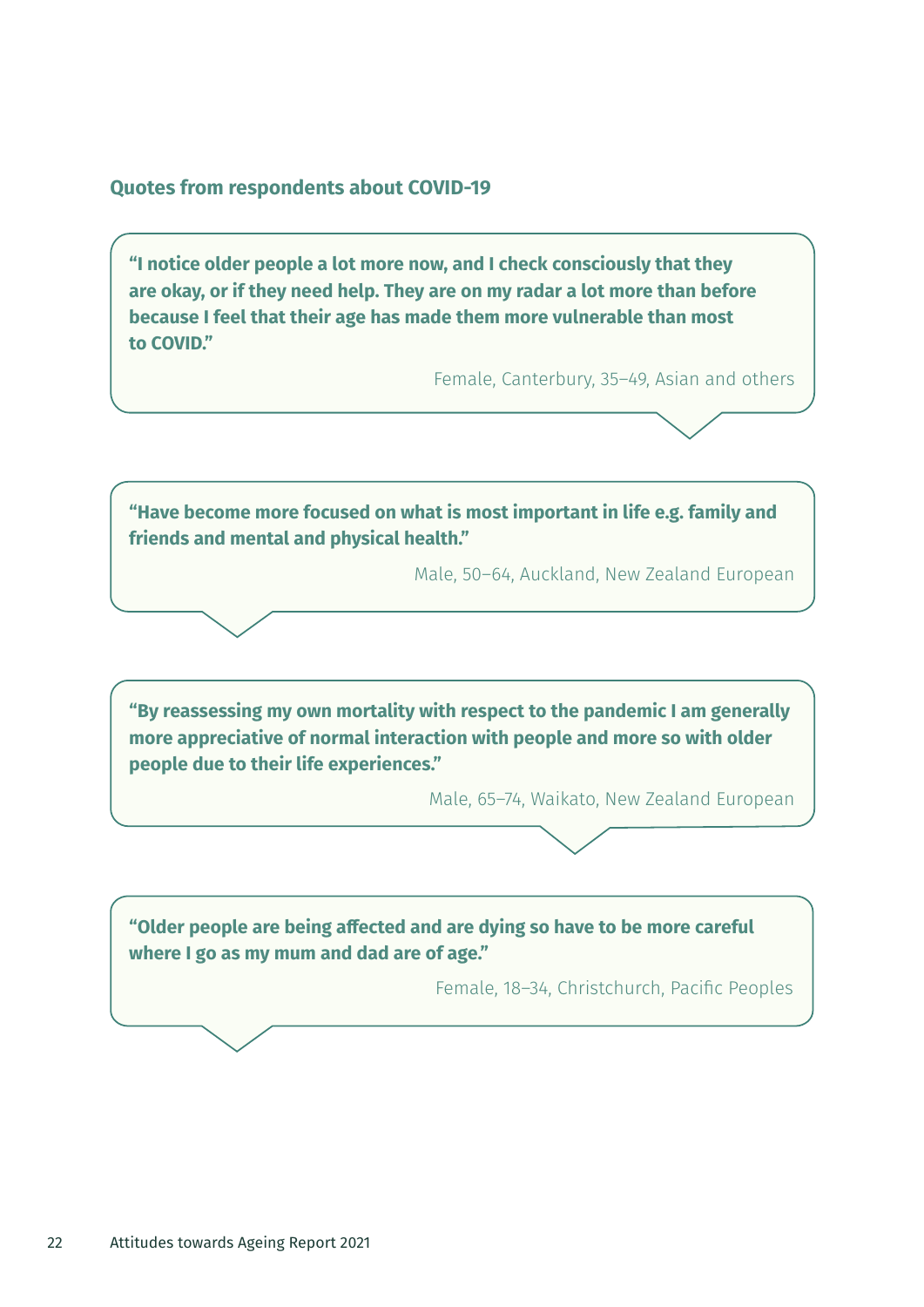**"It's made me think more empathetically about other peoples' needs and well being whereas I may have been more self concerned beforehand. To be a contributing part of the team of 5 million united in the fight against the pandemic has been significantly life changing."** 

Male, 65–74, Wellington, Māori

**"I think I took everything for granted, and when the virus hit one tends to reflect and change attitudes."** 

Male, 65–74, Auckland, Asian and others

**"If you're older you're more susceptible to disease and illness, which is just scary. So you want to avoid older people in case they have it, and you don't want to get older because it attaches to you easier."** 

Male, 18–34, Manawatū-Whanganui, New Zealand European

**"More careful about where I go especially in crowds. Apart from that stay in my own back yard and carry on with life."** 

Female, 65–74, Canterbury, Asian and others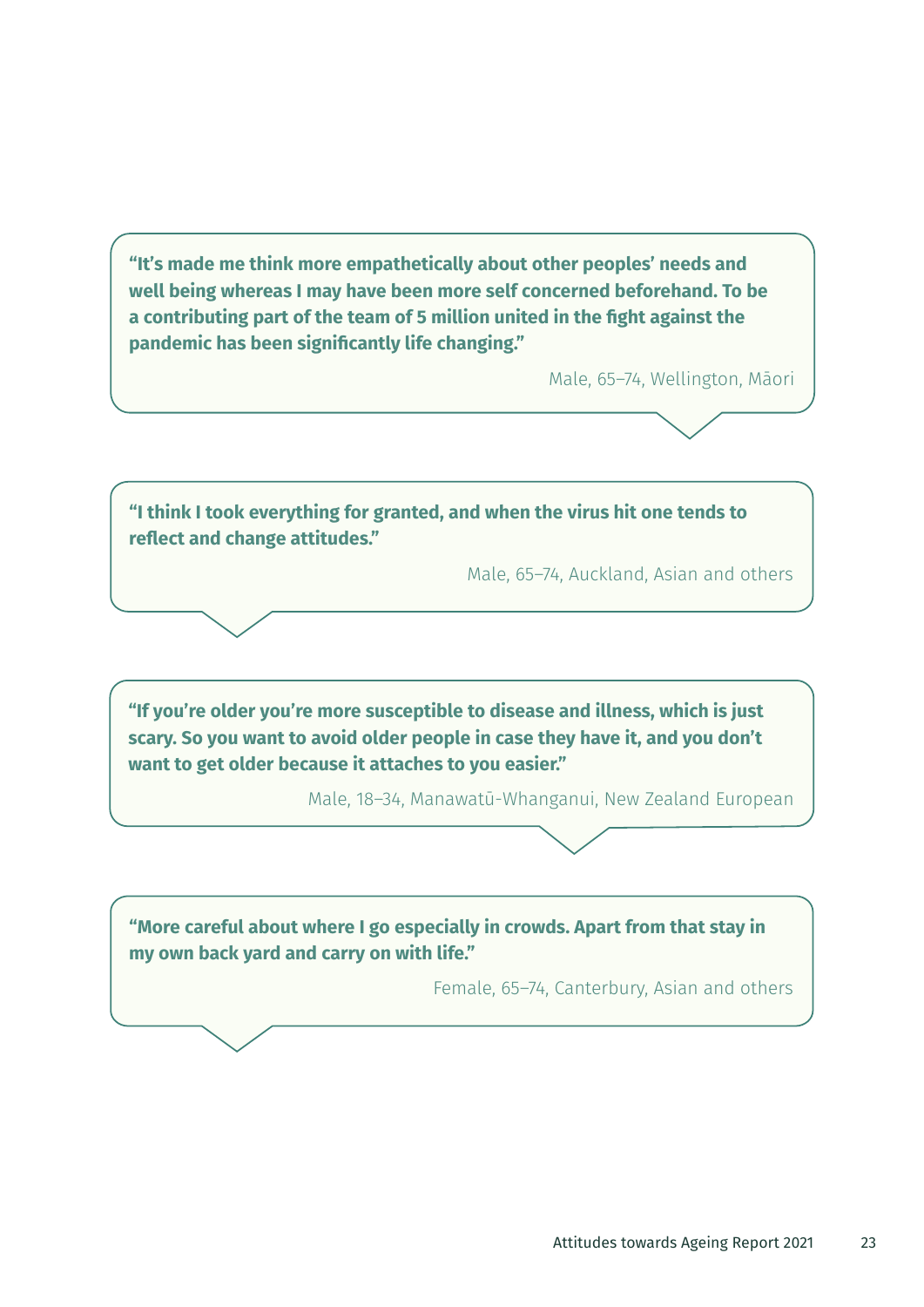### <span id="page-25-0"></span>Methodology Te Ara Mahi

- ▶ The survey sample was structured to ensure sufficient numbers of respondents were achieved in each age group so the results could be reliably analysed within each generation.
- ▶ Fieldwork took place between 13 May 2021 and 9 June 2021. New Zealand was at COVID-19 Alert Level 1 during this time.
- ▶ In total, 1,780 respondents completed the survey. The sample broke down as follows across age groups:
	- ► 18–34 years: 399
	- ► 35–49 years: 400
	- ► 50–64 years: 203
	- ► 65–74 years: 204
	- ► 75+ years: 566
- ▶ Within this sample, quotas were set by generation, gender and geographical region. Additionally, minimums for specific ethnicities were set to ensure their views were represented within this study. In total, interviews were achieved amongst each ethnicity demographic:<sup>1</sup>
	- ► Māori: 282
	- ► Pacific peoples: 102
	- ► New Zealand European: 1,161
	- ► Asian and others: 381
- $\triangleright$  For respondents under the age of 75, the survey was completed online and the sample was provided by global online market research firm Dynata.
- ▶ For respondents over the age of 75, a hard copy survey was provided and respondents were asked to fill it out and return it in a prepaid envelope. Within this age bracket (75 to 90), the sample was randomly selected from the Electoral Roll in equal proportion to the gender and regional breakdowns within the New Zealand population.

More than one ethnicity could be selected. Respondents are counted in all the groups they identify with.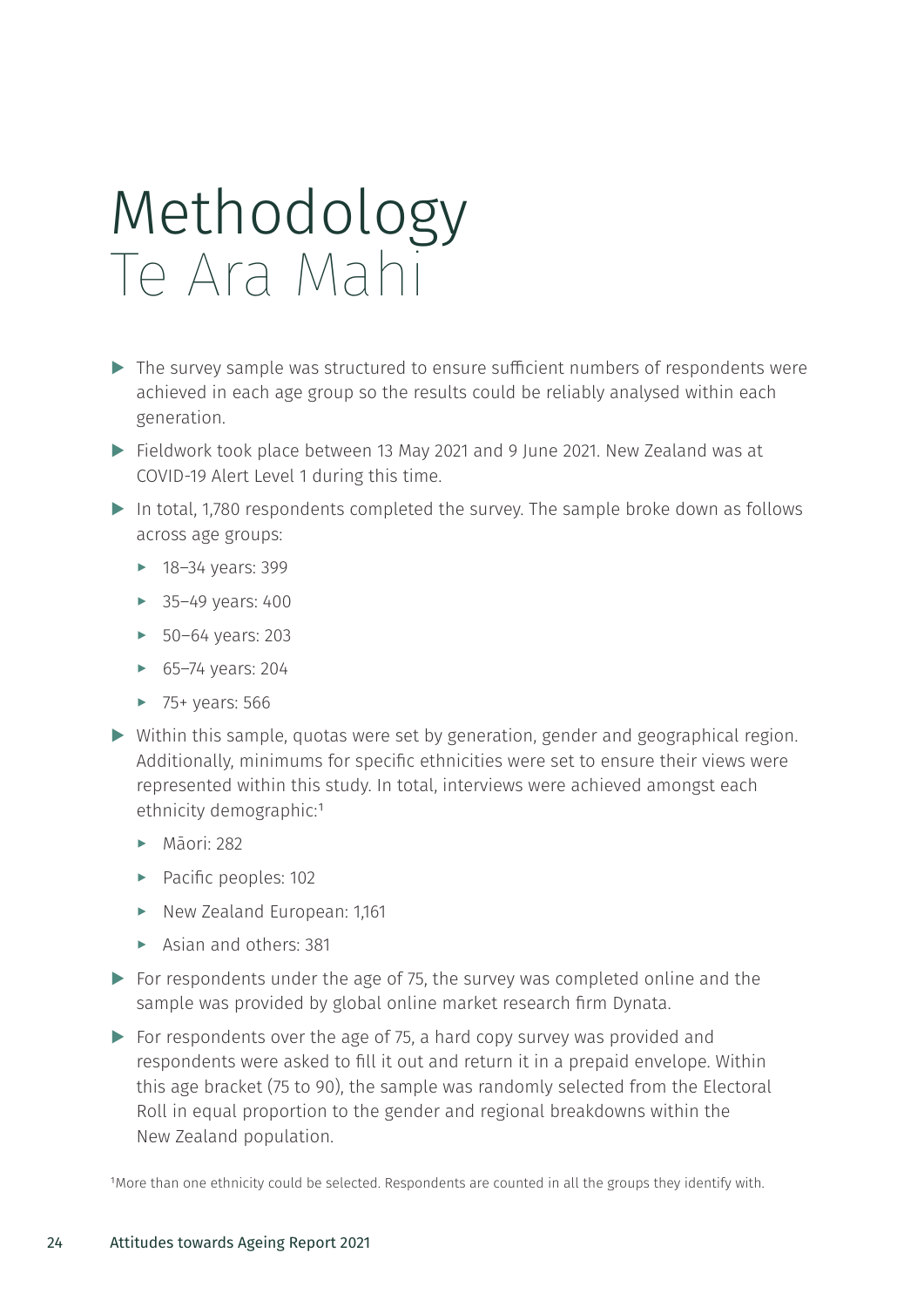- ▶ Of the 1,780 responses, 1,255 were completed online and 525 were completed on hard copy.
- ▶ To account for variations within the sample, the data was weighted by age, gender and geographical region in proportion to the New Zealand population. As equal quotas had been set for each generation to ensure meaningful comparisons could be made within generations, this meant certain generations had lower/higher weight factors applied. For example, as the 75+ generation makes up only about 8% of the New Zealand population but accounted for one third of our sample, these results were weighted down at this stage.
- ▶ The margin of error on the sample of 1,780 is +/− 2.3%. For each of the different age groups, the margin of error is:
	- ► +/− 4.9% for the age groups 18 to 34 and 35 to 49
	- ► +/− 6.9% for the age groups 50 to 64 and 65 to 74
	- ► +/− 4.1% for the age group 75+.